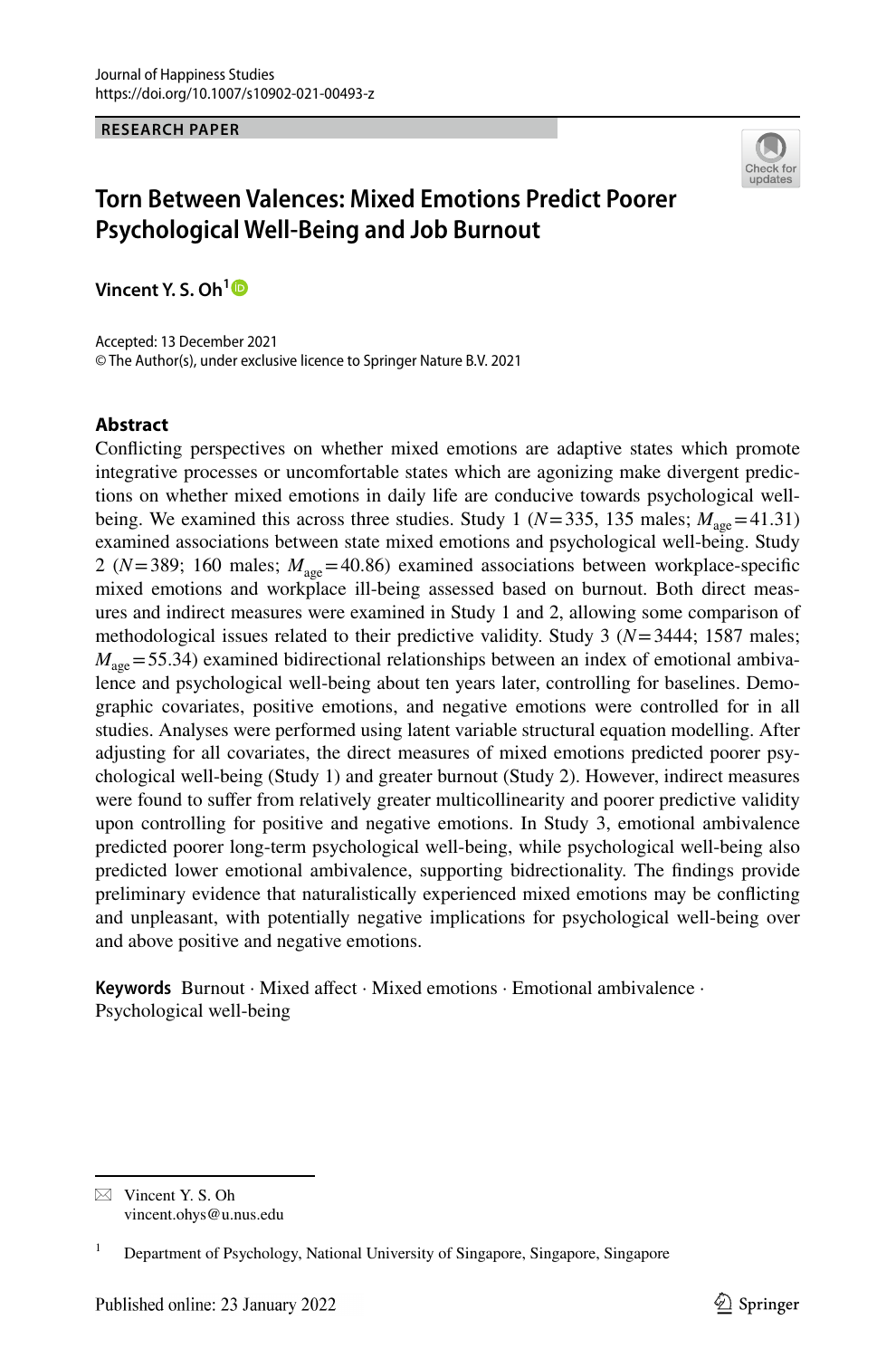### **1 Introduction**

When awaiting the outcome of an important job application, we may feel hopeful yet fearful. Receiving a promotion over a colleague may be joyful yet guilt-inducing. Indeed, beyond positive and negative emotions, our emotional world also consists of ambivalent emotional states in which positive and negative emotions are co-activated (Larsen & McGraw, [2011;](#page-27-0) Moeller et al.,  $2018$ ). However, the role of such mixed emotions in contributing to various life outcomes remains poorly understood. Several theorists suggest that mixed emotions are complex states which serve adaptive integrative functions (Rees et al.,  $2013$ ), yet others instead argue that mixed emotions are problematic and conficting states requiring resolution (van Harreveld et al., [2009\)](#page-29-0). In the present research, we examine whether naturalistic mixed emotions experienced in the moment would be associated with immediate ratings of psychological well-being (Study 1), whether domain-specifc mixed emotions experienced at work would predict workplace burnout (Study 2), as well as bidirectional long-term relationships between an index of general emotional ambivalence and psychological well-being approximately a decade later after adjustments for baseline (Study 3). Secondarily, we also addressed methodological questions concerning the predictive validity of direct versus indirect measures of mixed emotions in Study 1 and 2.

An infuential perspective of mixed emotions, which we term the integrative hypothesis, is that mixed emotions are adaptive complex states that facilitate one's ability to integrate information within one's environment, leading to more complex psychological processes such as receptivity and creativity (Fong, [2006;](#page-27-1) Rees et al., [2013\)](#page-28-1). In turn, mixed emotional states are thought to facilitate positive well-being outcomes. For example, the coactivation model of healthy coping predicts that moderate levels of mixed emotions may be adaptive during adversity by facilitating better integration of both positive and negative information about individuals' circumstances, which is in turn thought to promote resilience (Larsen et al., [2003\)](#page-27-2). From this perspective, experiences of mixed emotions arising from daily life could similarly allow individuals to more effectively make sense of their circumstances and cope better with difficulties, which should ultimately translate to better psychological well-being.

While there is some evidence of this, methodological characteristics of existing studies limit their conclusiveness and generalizability to daily life contexts. For example, some of the evidence linking mixed emotions to positive well-being outcomes are contextualized specifcally within adversities. Adler and Hershfeld [\(2012](#page-25-0)) examined mixed emotions specifcally among psychotherapy patients, while Oh and Tong ([2021\)](#page-28-2) examined mixed emotions specifcally contextualized within the COVID-19 pandemic, which prevents these fndings from being generalized to naturalistic mixed emotions arising from daily life. Indeed, theoretical models such as the dynamic model of afect (DMA; Reich et al., [2003](#page-28-3)) and the co-activation model of healthy coping (Larsen et al., [2003](#page-27-2)) predict that mixed emotions, either at moderate levels or otherwise, may exert adaptive efects on well-being primarily under conditions of adversity. Other studies that did not focus on adversity have nevertheless examined contextualized mixed emotions (Berrios et al., [2018a](#page-26-0), [2018b](#page-26-1)), such as graduating from college, a primarily positive event that may elicit qualitatively diferent mixed emotions from those arising naturalistically in daily life. Finally, another study found links between mixed emotions and positive health outcomes (Hershfeld et al., [2013](#page-27-3)) but mixed emotions in this study were operationalized using within-person correlations, which has been criticized as having questionable validity (Larsen et al., [2017\)](#page-27-4).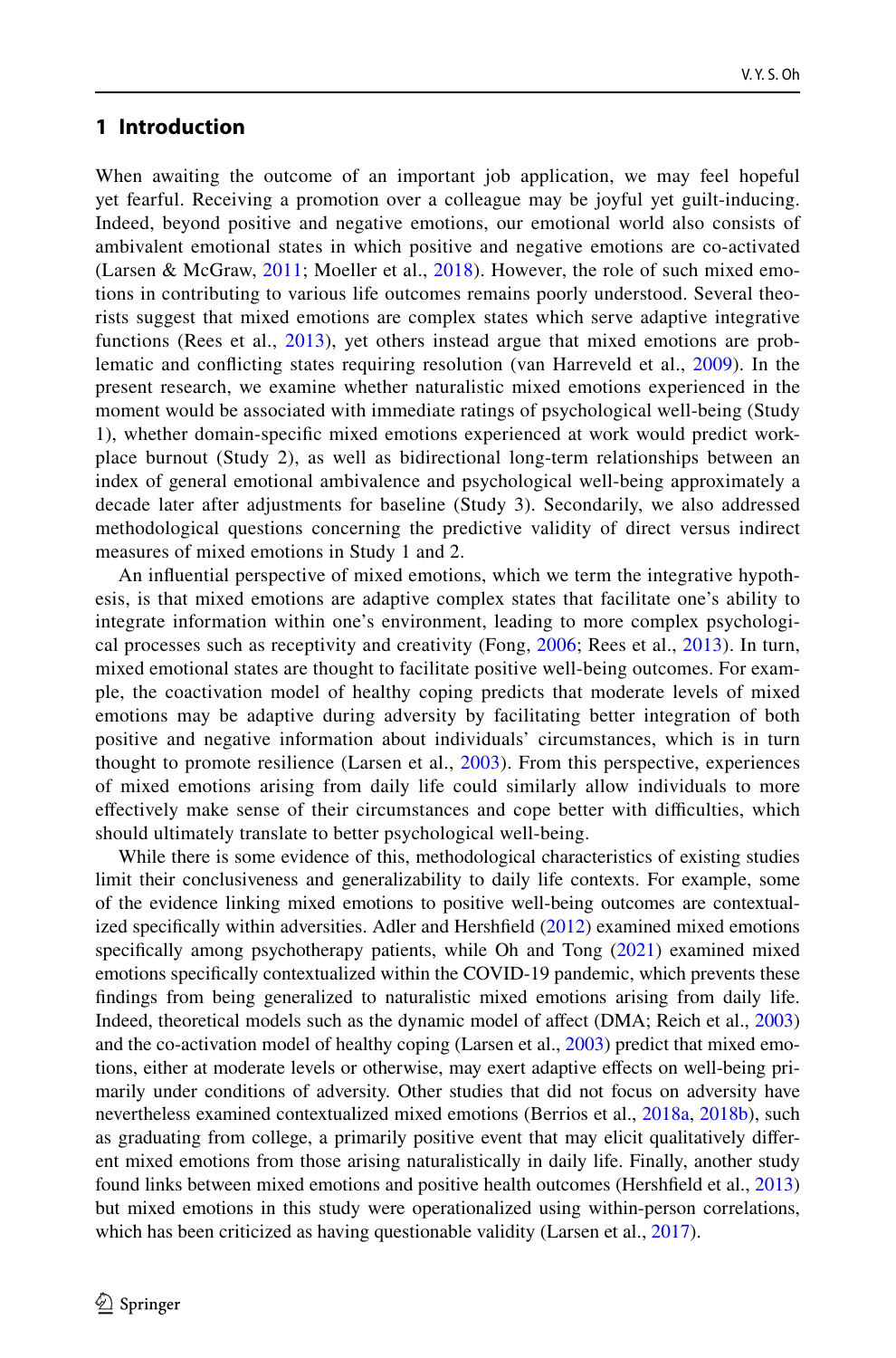The case being made for the adaptive contributions of mixed emotions to well-being is further complicated given that other researchers argue that mixed emotions are uncomfortable states involving a sense of confict and confusion (Williams & Aaker, [2002\)](#page-29-1) and that they may hinder goal pursuit unless regulatory processes are enacted to resolve these states (Mejía & Hooker, [2017](#page-28-4)). For example, individuals who feel mixed towards a target object tend to evaluate it more negatively (Bee & Madrigal,  $2013$ ), and mixed emotions may be linked to traits which have negative associations with well-being such as neuroticism (Barford & Smillie,  $2016$ ), negative emotions (Barford et al.,  $2020$ ), and negative life events (Hui et al., 2009). More recently, neuroscientifc conceptualizations of mixed emotions have also argued that confict is the most defning characteristic of mixed emotions (Vaccaro et al., [2020](#page-29-2)). While none of these studies alone may imply an alternative hypothesis, together they suggest its possibility. Specifcally, the confict hypothesis argues that mixed emotions in daily life may be conficting and agonizing states that are unlikely to be benefcial for psychological well-being. Indeed, a recent study provided preliminary evidence that nostalgia—which has been widely conceptualized to be a mixed emotional state (Batcho, [2020;](#page-25-3) Sedikides & Wildschut, [2018;](#page-29-3) Vaccaro et al., [2020](#page-29-2))—tended to have negative links with well-being when assessed naturalistically (Newman et al., [2020](#page-28-5)) as opposed to mixed emotions that have often been examined under specifc contexts (e.g., Berrios et al., [2018a;](#page-26-0) Oh & Tong, [2021\)](#page-28-2). Nevertheless, as nostalgia is a very specifc mixed emotional state, it remains unclear whether these fndings would generalize to mixed emotions occurring more generally amidst daily life.

In the present research, we provide analyses that seek to address some of the limitations of previous work. Firstly, building upon work that has primarily examined mixed emotions under specific contexts (e.g., Adler & Hershfield,  $2012$ ) or only specific mixed emotional states such as nostalgia (e.g., Newman et al., [2020](#page-28-5)), our analyses instead focus on generalized, naturalistic, and non-contextualized mixed emotions arising from daily life, which parallels the wealth of evidence that has been surfaced concerning the roles of naturalistic positive and negative emotions in well-being outcomes (Cohn et al., [2009](#page-26-3); Fredrickson & Joiner, [2002](#page-27-5); Kuppens et al., [2008](#page-27-6)). Furthermore, to determine whether mixed states would have unique associations with psychological well-being that are not accounted for by single-valenced emotions (Dejonckheere et al., [2019](#page-26-4)), we included models that adjusted for positive emotions and negative emotions across all analyses. As comparable work has not been done for mixed emotions, addressing this question would be timely in building upon work on single-valenced emotions or contextualized mixed emotions, thereby advancing theoretical conceptualizations regarding whether naturalistic mixed emotions would show positive or negative relationships with well-being outcomes.

Secondly, we seek to also address measurement issues by testing both direct and indirect measures of mixed emotions where possible. Direct measures of mixed emotions are administered as self-reported Likert scale items, and there is substantial empirical precedence for their use in examining associations between mixed emotions with other variables (e.g., Barford & Smillie, [2016\)](#page-25-1). Indirect measures are computed from scores for positive and negative emotions—most notably, the minimum index (MIN) has been recommended as a valid measure for indexing the occurrence of mixed emotions (Larsen et al., [2017](#page-27-4)). Meta-analytic evidence indicates that both direct measures and MIN are valid indices for measuring mixed emotions (Berrios et al., [2015a\)](#page-26-5), and the two measures have also been found to be positively correlated at medium-to-large magnitudes (Berrios et al., [2015b\)](#page-26-6). However, direct measures may potentially sufer from similar drawbacks as other self-reported measures, such as acquiescence biases. Conversely, estimates of mixed emotions are typically smaller when assessed using MIN, and it has been suggested that MIN may underestimate the occurrence of mixed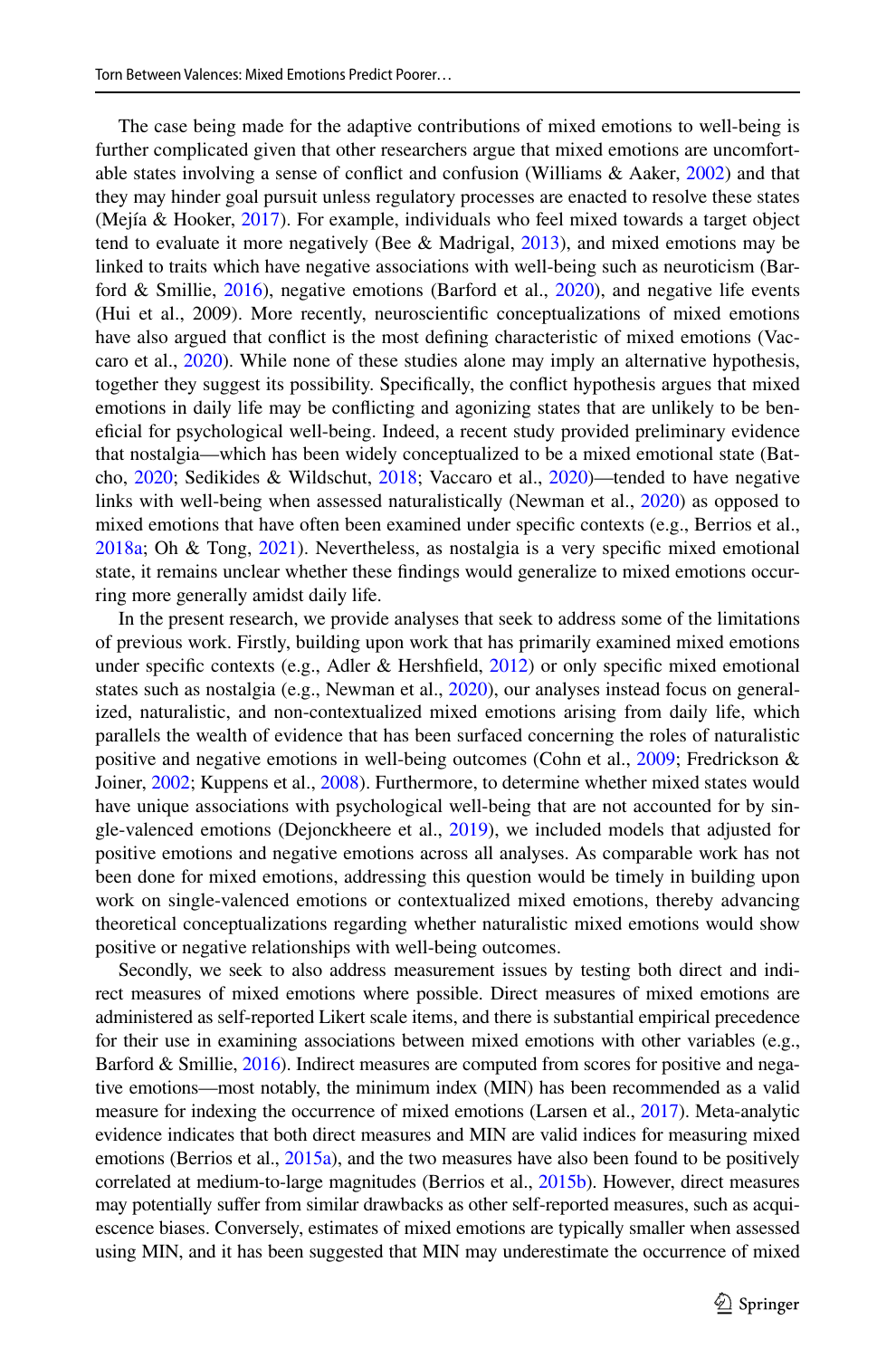emotions (Berrios et al., [2015a\)](#page-26-5). Additionally, as MIN is computed from scores for positive and negative emotions, shared methodological variance may also infate multicollinearity in models where all emotions are entered simultaneously. The present studies are thus also able to address an auxiliary methodological question concerning statistical properties such as multicollinearity for direct measures and indirect measures, and can compare the predictive validity of these measures for the outcomes of interest in the present research.

We examined the above issues across three datasets. As these datasets were collected prior to the conceptualization of the research question, no pre-registration was performed, but in the interest of transparency, all data and analysis codes are made publicly available. We frst examined associations between state mixed emotions and immediate psychological well-being to determine whether mixed emotions would have primarily positive or negative associations with general well-being (Study 1). Subsequently, we examined mixed emotions specifcally within the workplace to examine associations between mixed emotions and burnout (Study 2). Finally, we examined bidirectional relationships between an index of general emotional ambivalence and psychological well-being over approximately a decade (Study 3). Importantly, across all studies, we focused on examining naturalistic emotional experiences in daily life rather than contextualized mixed emotions in order to build upon previous single-valenced work that has used similar methodologies to examine emotions and well-being but without examining mixed emotions (e.g., Kuppens et al., [2008](#page-27-6)), as well as to build upon previous fndings which have primarily examined contextualized rather than naturalistic mixed emotions (e.g., Berrios et al., [2018a](#page-26-0)). To further account for the potential overlap between measures of positive, negative, and mixed emotions, we also performed separate analyses with and without including positive and negative emotions to demonstrate that fndings are not due to statistical artefacts resulting from this overlap. Finally, we adjusted for important demographical variables which have been found to be important predictors of well-being, including age (Martin et al., [2001](#page-28-6)), gender (Pinquart & Sorensen, [2001](#page-28-7)), education level (Desjardins, [2008](#page-26-7)), and income (Kaplan et al., [2008\)](#page-27-7).

## **2 STUDY 1**

In Study 1, we examined cross-sectional associations between state mixed emotions and psychological well-being, adjusting for positive emotions, negative emotions, and the key demographical variables outlined above. Psychological well-being was operationalized using Ryf [\(1989](#page-29-4))'s six-factor model of psychological well-being, which argues that eudaimonic well-being can be assessed based on the dimensions of autonomy, environmental mastery, personal growth, positive relations with others, purpose in life, and self-acceptance. Given that there are compelling arguments and studies to support both the integrative and confict perspectives, we make no a priori predictions in Study 1 and focus on providing empirical tests of these two competing hypotheses.

## **3 Method**

### **3.1 Participants**

Structural equation modelling (SEM) is typically regarded as a large-sample analysis, and most researchers recommend minimum sample sizes of at least 200 for performing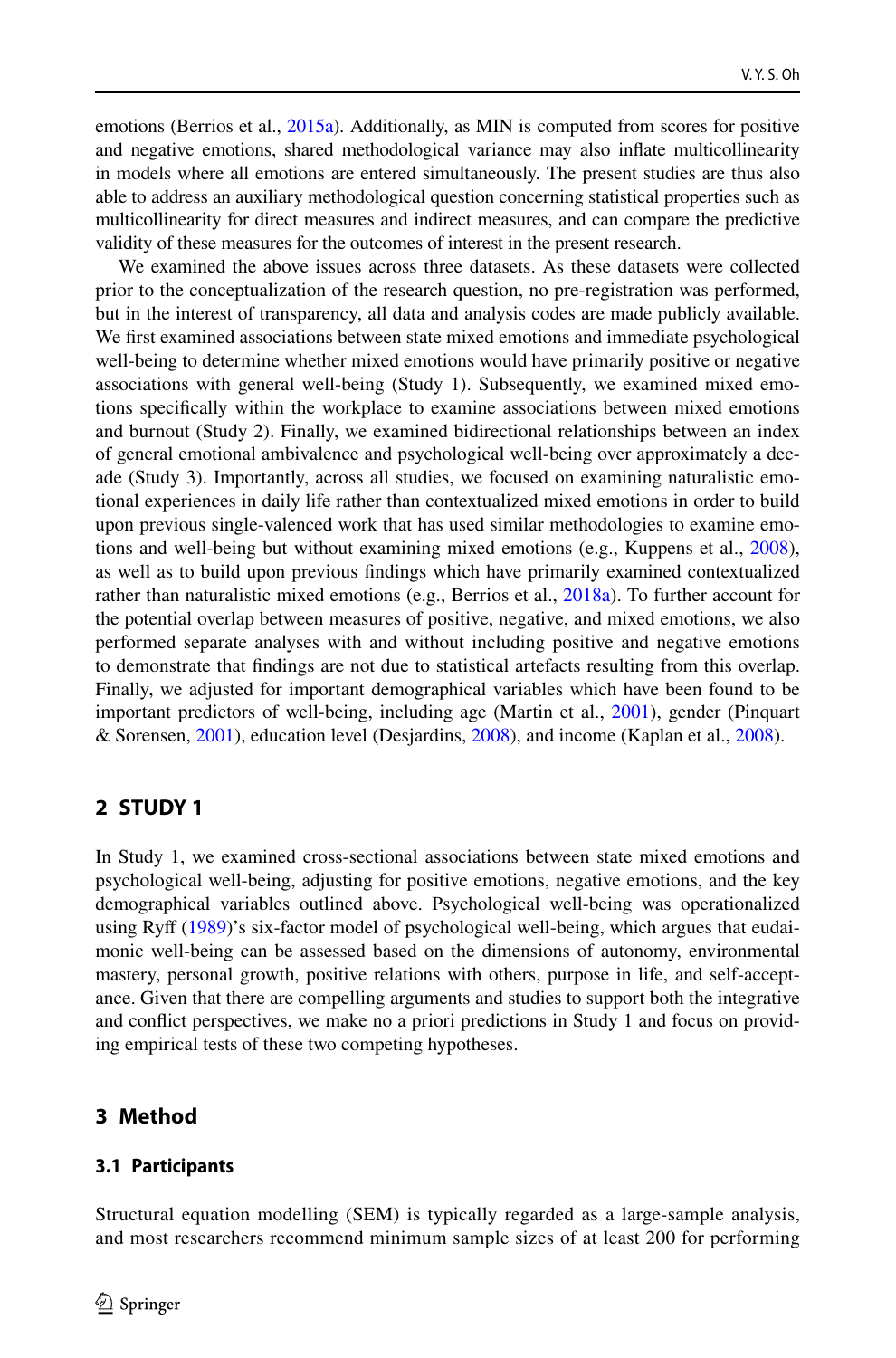SEM, (Kline, [2016\)](#page-27-8), which has also been supported in simulation studies across several conditions (Wolf et al., [2013](#page-29-5)). Given the relative complexity of the model examined in the present study, we hence aimed to collect a minimum of 300 participants to provide an adequate test of the model. A sample of 335 participants (135 males, 198 females;  $M_{\text{age}}$ =41.31,  $SD_{\text{age}}$ =12.51, age range: 21–78 years) from the United States (US) were recruited via Amazon Mechanical Turk (MTurk) to complete a short questionnaire. Participants who completed the questionnaire were reimbursed with USD\$1.00. Seven participants were excluded for failing an attention check question, while an additional seven participants were excluded for reporting levels of distraction which were "4" or higher on a seven-point scale. In total, 14 participants were excluded from analyses. The final sample consisted of 321 participants (129 males, 191 females;  $M_{\text{age}} = 41.64$ ,  $SD<sub>age</sub> = 12.55$ , age range: 22–78 years). Power analyses indicated that the present sample size would achieve 0.95 power for small-to-medium efect sizes at the conventional alpha of 0.05. Data and analysis codes for this study are available at [https://osf.io/](https://osf.io/dukmq/?view_only=a27c4f9b19ec473b83d5adc94615e2e7) [dukmq/?view\\_only=a27c4f9b19ec473b83d5adc94615e2e7.](https://osf.io/dukmq/?view_only=a27c4f9b19ec473b83d5adc94615e2e7)

#### **3.2 Measures**

#### **3.2.1 State Emotions**

A battery of commonly felt emotion items were administered to assess the degree to which participants felt various positive, negative, and mixed emotions. Similar to approaches utilized in previous research (Kuppens et al., [2008;](#page-27-6) Nezlek & Kuppens, [2008](#page-28-8); Tong et al., [2021](#page-29-6)), items were selected to capture a range of common items that represent distinct positive, negative, and mixed emotional states to provide more precise and reliable estimates of each valence. Participants were asked to rate whether they felt each emotion "*right now*" on a seven-point Likert scale, with the following anchors: 1 (*Do not feel the emotion at all*), 4 (*Feel the emotion moderately*), and 7 (*Feel the emotion very much*). Items within each scale were presented in randomized order.

### **3.2.2 Positive Emotions**

19 items were used to measure a broad variety of positive emotions: *Proud*, *Confdent*, *Content*, *Satisfed*, *Grateful*, *Love*, *Admiration*, *Determined*, *Hopeful*, *Inspired*, *Courageous*, *Happy*, *Amused*, *Relieved*, *Excited*, *Relaxed*, *Interested*, *Awe*, *Impressed*. The scale demonstrated strong internal consistency  $(a=0.96)$ .

#### **3.2.3 Negative Emotions**

18 items were used to measure a broad variety of negative emotions: *Sad*, *Guilty*, *Ashamed*, *Regretful*, *Afraid*, *Fearful*, *Anxious*, *Embarrassed*, *Angry*, *Jealous*, *Boredom*, *Disgusted*, *Disappointed*, *Dependent*, *Hostile*, *Irritated*, *Contempt*, *Stressed*. The scale demonstrated strong internal consistency  $(a=0.95)$ .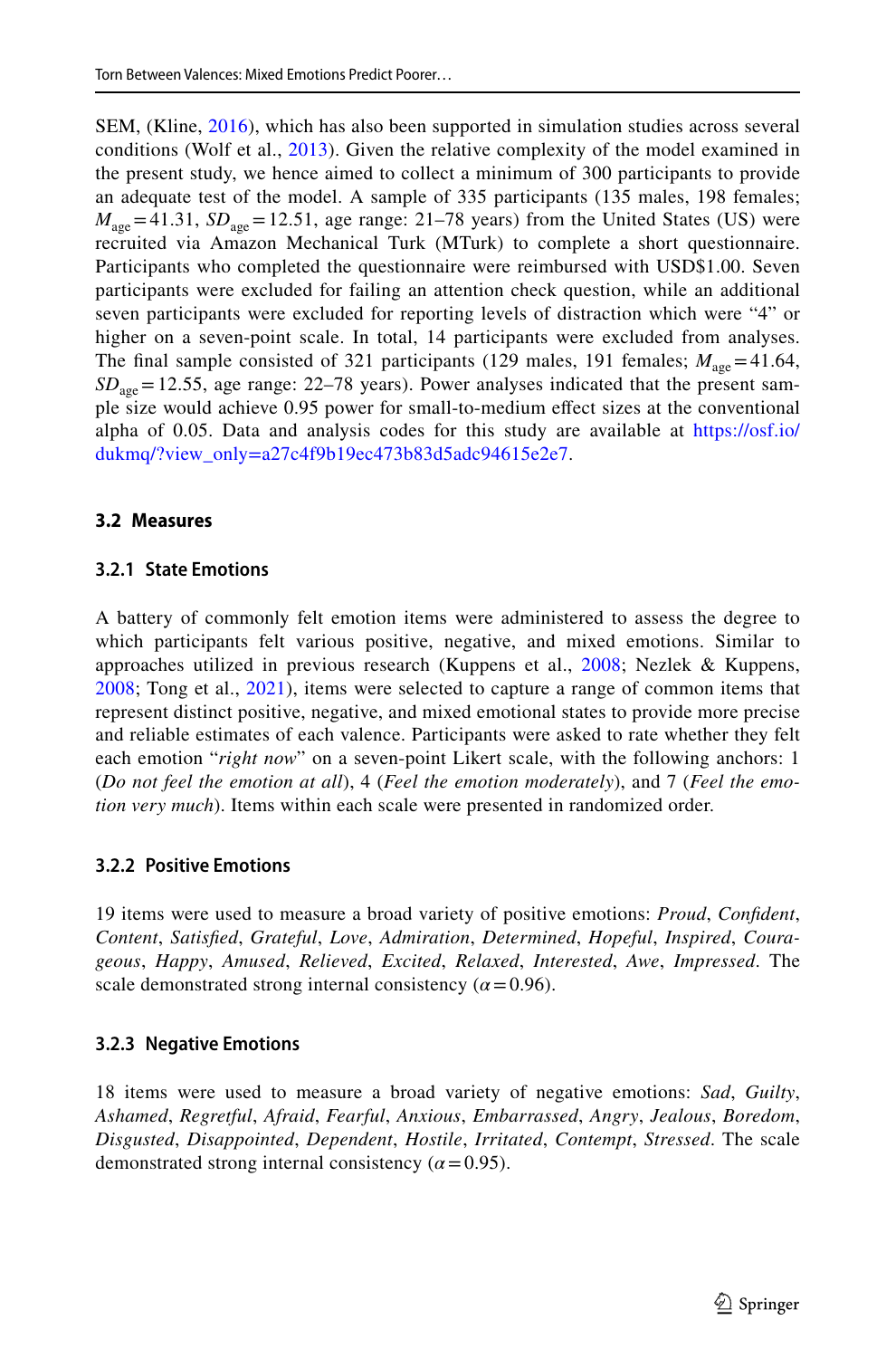### **3.2.4 Direct Measure of Mixed Emotions**

18 items were used to measure mixed emotions. The items were adapted based on previous measures of mixed emotions (e.g., Barford & Smillie,  $2016$ ), and additional items were included to assess a broader variety of diferent specifc combinations of mixed emotions: *a mix of both happiness and sadness*, *a mix of both anger and pride*, *a mix of both amusement and disgust*, *a mix of both regret and determination*, *a mix of both jealousy and admiration*, *a mix of both love and sadness*, *a mix of both hope and fear*, *a mix of both sadness and gratitude*, *a mix of both contentment and sadness*, *a mix of both determination and sadness*, *a mix of both relief and disappointment*, *a mix of both pride and fear*, *bittersweet*, *sentimental*, *nostalgic*, *a combination of opposing emotions at the same time*, *a mixture of positive and negative emotions at the same time*, *contrasting positive and negative emotions at the same time.* The scale demonstrated strong internal consistency ( $\alpha$ =0.96). The parceled indicators for the scale loaded strongly and signifcantly into its latent factor (*λ*s>0.80), and attempting to specify a higher-order factor encompassing all three emotion valences led to non-convergence, suggesting that the scale for mixed emotions reliably captures a unique aspect of afective experiences that is not collapsible with positive and negative afective states.

### **3.2.5 Minimum Index (MIN) of Mixed Emotions**

The minimum index, which is computed by taking the smaller of the two values between positive emotions and negative emotions (Larsen et al., [2017](#page-27-4)), was included as an indirect measure of mixed emotions.

## **3.2.6 Psychological Well‑Being**

Ryf ([1989\)](#page-29-4)'s 42-item scale of psychological well-being was administered. Participants were asked to consider whether each statement was true of them "*right now*" and to rate the statements on a seven-point Likert scale from 1 (*Strongly Disagree*) to 7 (*Strongly Agree*). The scale consists of six seven-item subscales assessing diverse aspects of psychological well-being, including autonomy (e.g. "*My decisions are not usually infuenced by what everyone else is doing.*"), environmental mastery (e.g. "*I am quite good at managing the many responsibilities of my daily life.*"), personal growth (e.g. "*I have the sense that I have developed a lot as a person over time.*"), positive relations with others (e.g. "*Most people see me as loving and afectionate.*"), purpose in life (e.g. "*I enjoy making plans for the future and working to make them a reality.*"), and self-acceptance (e.g. "*In general, I feel confdent and positive about myself.*"). The six subscales each demonstrated good internal consistency: autonomy ( $\alpha$ =0.84), environmental mastery ( $\alpha$ =0.92), personal growth ( $\alpha$ =0.85), positive relations with others ( $\alpha$ =0.88), purpose in life ( $\alpha$ =0.86), selfacceptance  $(a=0.92)$ . Overall internal consistency for the full scale of psychological wellbeing was strong  $(\alpha = 0.96)$ .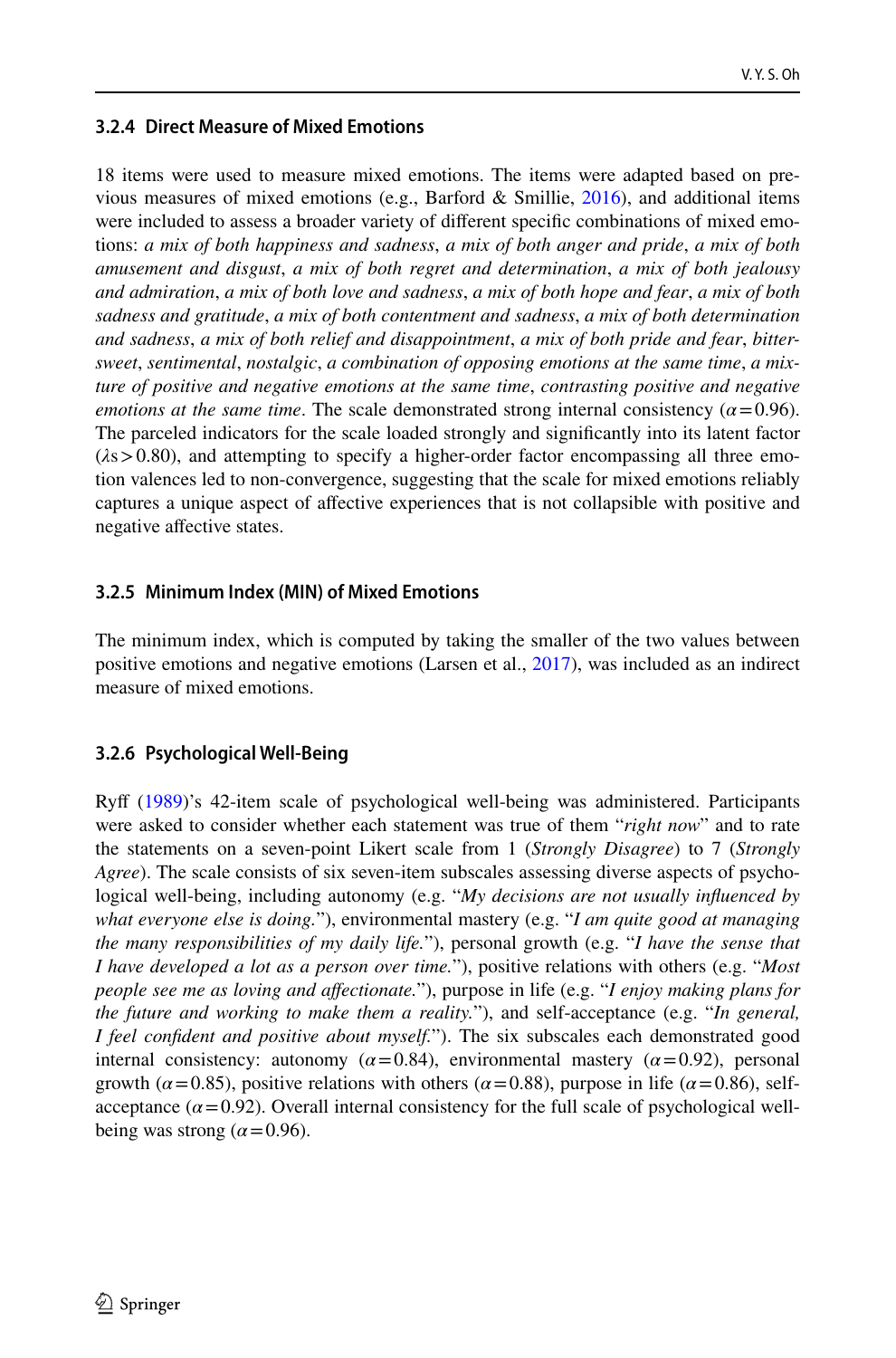#### **3.3 Demographics**

Age, gender (1=*female*, 0=*male*), education level (from 1 representing "*no education or some grade school*" to 12 representing "*PhD or other comparable qualifcations*") and annual household income (from 0 representing "*No income*" to 43 representing "*\$300,000 or more*") were assessed as demographical covariates.

#### **3.4 Checks**

One attention check measure was administered to flter out participants who were not responding properly to the survey: "*Life is highly meaningful, but for this question select the option "5" to show that you are paying attention.*". Participants who failed to select "5" for this question were excluded from analyses. In addition, participants were asked about the extent to which they were distracted while completing the survey on a seven-point Likert scale from 1 (*Not at all*) to 7 (*Very much*). Participants who reported distraction levels which were "4" or above were excluded from analyses.

### **3.5 Results**

Descriptive statistics are summarized in Table [1,](#page-7-0) while a correlation matrix is provided in Supplementary Table S1 (observed variables) and Supplementary Table S2 (latent variables). The direct measure of mixed emotions and MIN showed a strong positive correlation  $(r=0.72, p<0.001)$ , suggesting substantial overlap in the underlying construct being assessed. Unsurprisingly given their conceptual and methodological overlaps, the direct measure of mixed emotions was also correlated with positive emotions  $(r=0.19)$ ,  $p < 0.001$ ) and negative emotions ( $r = 0.67$ ,  $p < 0.001$ ), and MIN was also correlated with positive emotions  $(r=0.12, p=0.038)$  and negative emotions  $(r=0.86, p<0.001)$ , supporting the need to control for these emotions to conclude an additional explanatory role of mixed emotions (Dejonkcheere et al., 2019). However, preliminary analyses indicated that MIN suffered from substantially more severe multicollinearity ( $VIF = 4.78$ ) compared to the direct measure (VIF=2.18) in models where positive and negative emotions were included. While these values for VIF do not exceed conventional thresholds for concluding severe multicollinearity (e.g., VIF<5; James et al., [2013](#page-27-9)), losses in statistical power may still occur when multicollinearity is heightened and sample size is not especially large (Mason & Perreault, [1991](#page-28-9)), thus necessitating caution in interpreting models where MIN is included while controlling for positive and negative emotions. Initial bivariate analyses suggested that mixed emotions were negatively correlated with psychological well-being both when assessed using direct measures ( $r = -0.33$ ,  $p < 0.001$ ) as well as when using MIN (*r*=– 0.36, *p*<0.001).

We then performed latent variable structural equation modelling using the *lavaan* package on *R*, which allowed us to account for measurement errors and hence provide more accurate tests (Kline, [2016](#page-27-8)). To account for the possibility that multicollinearity between mixed emotions and positive or negative emotions could lead to artifcial fndings, we tested models in which mixed emotions—indexed using either direct measures or MIN were tested as predictors of psychological well-being both with and without controlling for positive and negative emotions. As the number of items for each scale were very large, we followed the recommendations of Landis et al. ([2000\)](#page-27-10) and utilized randomized parceling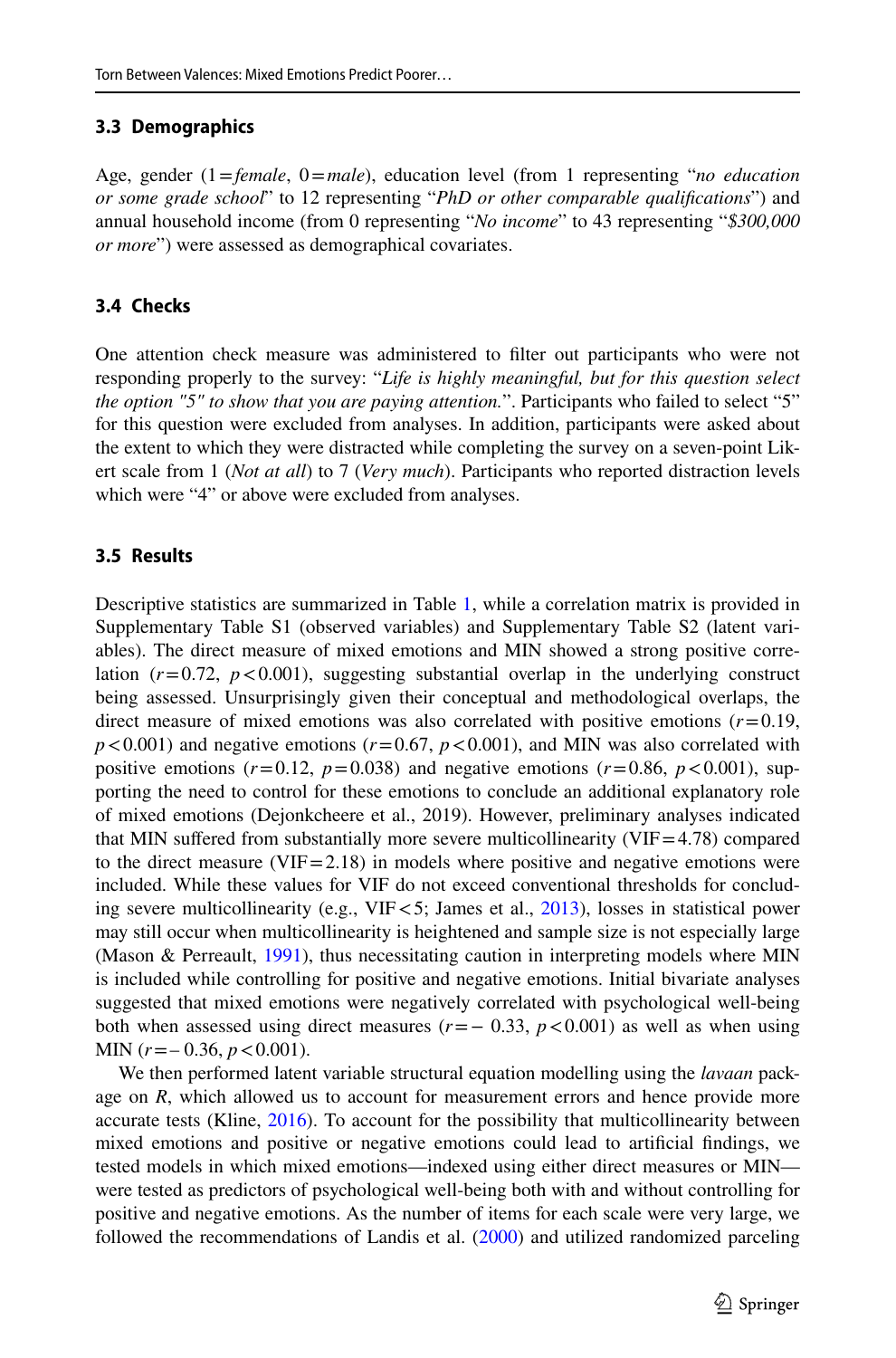<span id="page-7-0"></span>

| Study 1                  |           |                       | Study 2                 |       |       | Study 3                  |           |           |
|--------------------------|-----------|-----------------------|-------------------------|-------|-------|--------------------------|-----------|-----------|
|                          | ⊠         | $\overline{\text{c}}$ |                         | Z     | SD    |                          | ⋝         | SD        |
| Age                      | Ş         | 12.55                 | Age                     | 41.15 | 11.66 | Age                      | 55.34     | 12.05     |
| Gender                   | 0.60      | 0.49                  | Gender                  | 0.60  | 0.49  | Gender                   | 0.54      | 0.50      |
| Annual Household Income  | C.        | 9.37                  | Personal Income         | 4.61  | 2.60  | Annual Household Income  | 73,425.68 | 60,429.83 |
| <b>Education Level</b>   | 8.09      | 2.01                  | <b>Education Level</b>  | 8.35  | 1.95  | <b>Education Level</b>   | 7.38      | 2.53      |
| Positive Emotions        | نى<br>3.7 | 1.44                  | Years of employment     | 8.23  | 6.45  | Positive Emotions        | 3.54      | 0.67      |
| Negative Emotions        | ō<br>1.7  | 0.99                  | Physical demands        | 3.77  | 2.59  | Negative Emotions        | 1.57      | 0.50      |
| Mixed Emotions (Direct)  | 4<br>2.2  | 1.15                  | Skillset demands        | 6.47  | 2.30  | T1 Emotional Ambivalence | 64.0      | 0.81      |
| Mixed Emotions (MIN)     | 1.63      | 0.08                  | Overall job attitude    | 5.23  | 1.58  | T2 Emotional Ambivalence | 0.44      | 0.85      |
| Psychological Well-Being | ā         | 1.15                  | Positive Emotions       | 4.07  | 1.42  | T1 PWB                   | 5.52      | 0.83      |
|                          |           |                       | Negative Emotions       | 2.05  | 0.97  | T <sub>2</sub> PWB       | 5.53      | 0.82      |
|                          |           |                       | Mixed Emotions (Direct) | 2.20  | 16    |                          |           |           |
|                          |           |                       | Mixed Emotions (MIN)    | .88   | 0.84  |                          |           |           |
|                          |           |                       | Burnout                 | 3.15  | 1.48  |                          |           |           |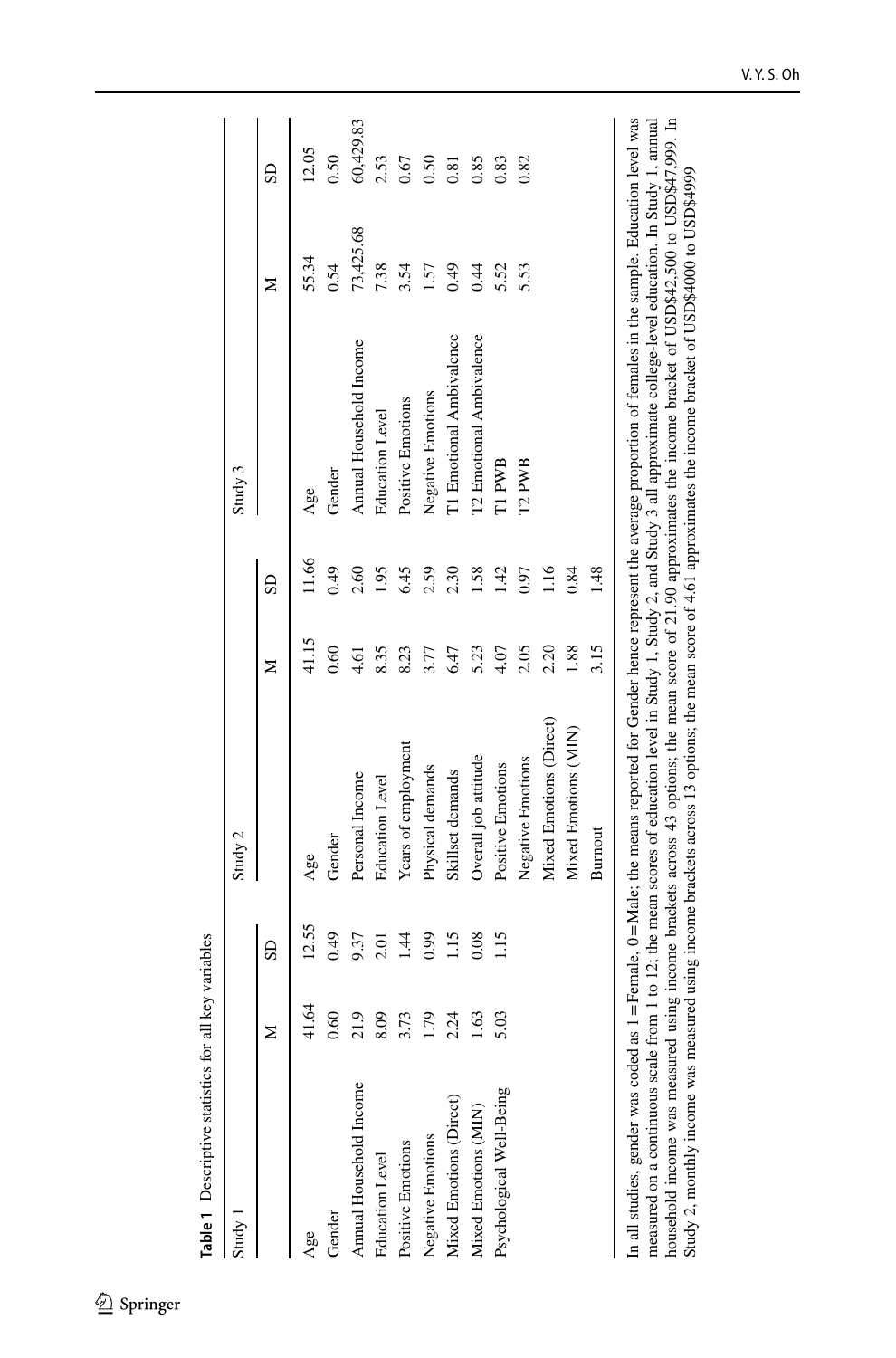|                                 |                          |            | Psychological Well-Being |                  |         |                  |
|---------------------------------|--------------------------|------------|--------------------------|------------------|---------|------------------|
|                                 |                          | b          | SE                       | $\boldsymbol{p}$ | $\beta$ | 95% CI           |
| Age                             |                          | $0.01*$    | 0.00                     | .029             | 0.12    | [0.001, 0.01]    |
| Gender                          |                          | 0.02       | 0.07                     | .72              | 0.02    | $[-0.11, 0.15]$  |
| Annual Household Income         |                          | $0.02***$  | 0.00                     | $-.001$          | 0.33    | [0.01, 0.03]     |
| <b>Education Level</b>          |                          | 0.01       | 0.02                     | 0.66             | 0.02    | $[-0.03, 0.04]$  |
| Mixed Emotions (direct measure) |                          | $-0.17***$ | 0.04                     | $-.001$          | $-0.29$ | $[-0.24, -0.10]$ |
|                                 | Psychological Well-Being |            |                          |                  |         |                  |
|                                 | $\boldsymbol{B}$         | SE         | $\boldsymbol{P}$         | $\beta$          |         | 95% CI           |
| Age                             | 0.004                    | 0.003      | .099                     | 0.09             |         | $[-0.001, 0.01]$ |
| Gender                          | $-0.01$                  | 0.07       | .90                      | $-0.01$          |         | $[-0.13, 0.12]$  |
| Annual Household<br>Income      | $0.02***$                | 0.004      | $-.001$                  | 0.33             |         | [0.01, 0.03]     |
| <b>Education Level</b>          | 0.01                     | 0.02       | .60                      | 0.03             |         | $[-0.02, 0.04]$  |
| <b>Mixed Emotions</b><br>(MIN)  | $-0.24***$               | 0.05       | $-.001$                  | $-0.31$          |         | $[-0.33, -0.15]$ |

<span id="page-8-0"></span>Table 2 Latent variable path coefficients predicting psychological well-Being from direct measures and the minimum index in Study 1 (without controlling for positive and negative emotions)

to reduce the number of indicators per latent factor. Specifcally, items measuring positive, negative, and mixed emotions were respectively randomized into fve parcels each which  $*p$ <.05,  $**p$ <.01,  $***p$ <.001. Model fit was acceptable for the measurement model using direct measures  $[\chi^2 (223) = 591.46, p < .001, CFI = 0.94, RMSEA = 0.072, SRMR = 0.058]$  as well as the measurement model using MIN  $[\chi^2(146) = 409.72, p < .001, CFI = 0.95, RMSEA = 0.075, SRMR = 0.054]$ 

were specifed as indicators for their respective latent factors.

For each subscale of psychological well-being, we frst randomly assigned the corresponding seven items into three parcels each. Given previous evidence that the six dimensions of the psychological well-being scale have strong overlaps and may not capture distinct aspects of psychological well-being (Burns & Machin, [2009](#page-26-8); Springer et al., [2006](#page-29-7)), a higher order factor encompassing the six dimensions was specifed to provide an overall index of psychological well-being, which also enables greater interpretative parsimony and clarity. Confrmatory factor analyses provided evidence that model ft was acceptable across all models (see Tables [2](#page-8-0) and [3\)](#page-9-0), and all six dimensions of psychological well-being loaded strongly and signifcantly into the higher-order factor, thus supporting the reliability of the higher-order factor in indexing overall psychological well-being: autonomy  $(\lambda = 0.51)$ , environmental mastery  $(\lambda = 0.93)$ , personal growth  $(\lambda = 0.79)$ , positive relations  $(\lambda = 0.84)$ , purpose in life ( $\lambda = 0.86$ ), self-acceptance ( $\lambda = 0.95$ ), all *p*-values <0.001. In the interest of transparency, analyses in which the six factors are analyzed separately are reported under Supplementary Analyses A.

Next, we specifed and tested the structural models. All predictors were allowed to covary to account for their theoretical and methodological overlaps. As shown in Table [2](#page-8-0), in models without positive and negative emotions, both the direct measure and MIN signifcantly predicted poorer psychological well-being, providing preliminary support for the confict hypothesis. As shown in Table [3,](#page-9-0) after including positive emotions and negative emotions as covariates, the direct measure remained predictive of poorer psychological well-being, which provides preliminary initial evidence that mixed emotions may explain variance in psychological well-being uniquely from positive and negative emotions. However, the association between MIN and psychological well-being fell to non-signifcance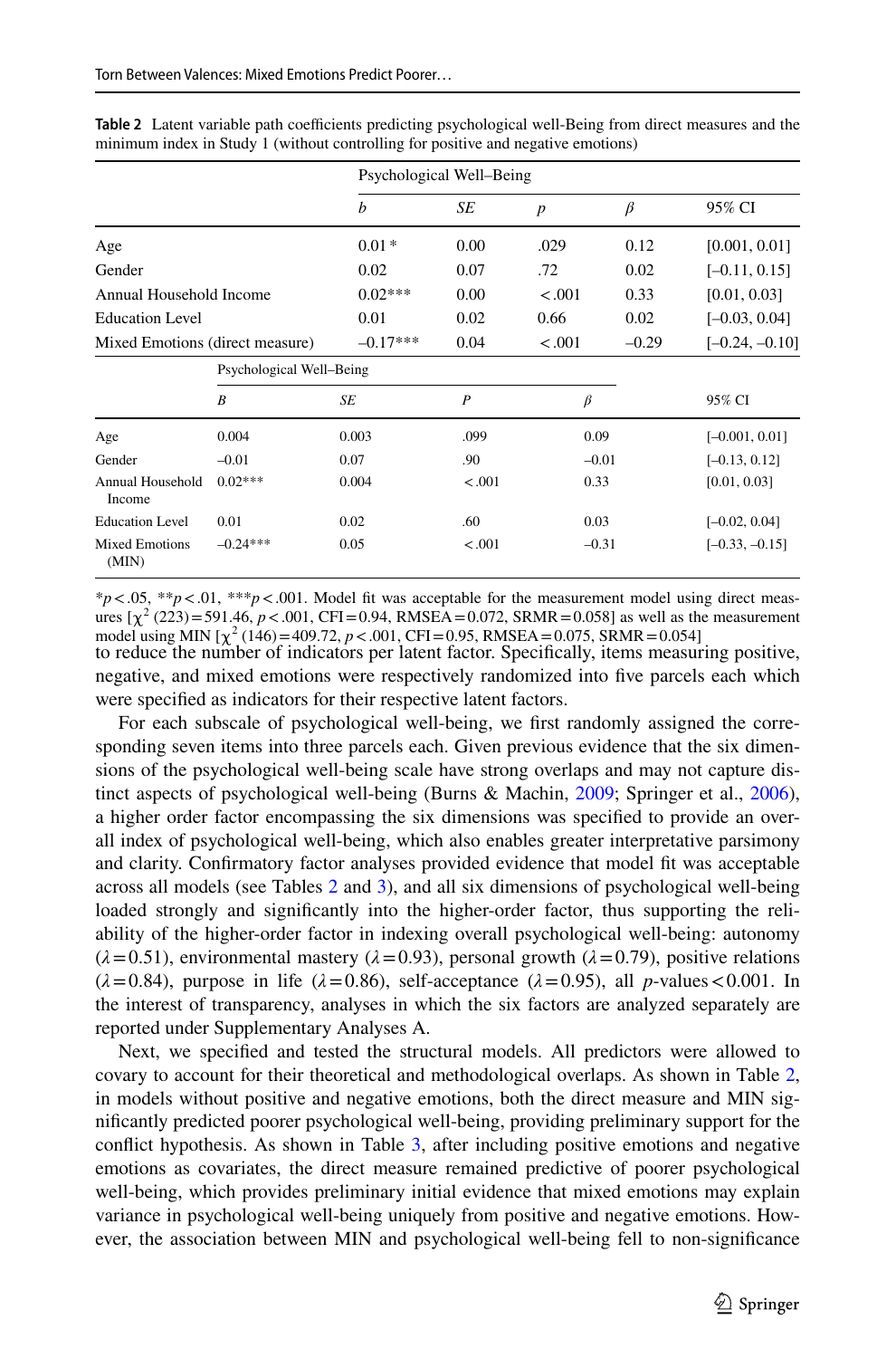|                                 |                          |            | Psychological Well-Being |                  |         |                  |
|---------------------------------|--------------------------|------------|--------------------------|------------------|---------|------------------|
|                                 |                          | b          | SE                       | $\boldsymbol{p}$ | $\beta$ | 95% CI           |
| Age                             |                          | 0.002      | 0.002                    | .31              | 0.04    | $[-0.002, 0.01]$ |
| Gender                          |                          | 0.01       | 0.05                     | .89              | 0.01    | $[-0.09, 0.09]$  |
| Annual Household Income         |                          | $0.01***$  | 0.003                    | < .001           | 0.20    | [0.01, 0.02]     |
| <b>Education Level</b>          |                          | 0.02       | 0.01                     | .080             | 0.07    | $[-0.002, 0.05]$ |
| <b>Positive Emotions</b>        |                          | $0.25***$  | 0.03                     | < .001           | 0.61    | [0.19, 0.32]     |
| <b>Negative Emotions</b>        |                          | $-0.13**$  | 0.04                     | .002             | $-0.21$ | $[-0.21, -0.05]$ |
| Mixed Emotions (direct measure) |                          | $-0.16***$ | 0.04                     | < .001           | $-0.28$ | $[-0.23, -0.08]$ |
|                                 | Psychological Well-Being |            |                          |                  |         |                  |
|                                 | B                        | SE         | $\boldsymbol{p}$         | $\beta$          |         | 95% CI           |
| Age                             | 0.002                    | 0.002      | .35                      | 0.04             |         | $[-0.002, 0.01]$ |
| Gender                          | $-0.02$                  | 0.05       | .65                      |                  | $-0.02$ | $[-0.12, 0.07]$  |
| Annual House-<br>hold Income    | $0.01***$                | 0.003      | < .001                   | 0.21             |         | [0.01, 0.02]     |
| <b>Education Level</b>          | 0.02                     | 0.01       | .085                     | 0.07             |         | $[-0.003, 0.05]$ |
| Positive Emo-<br>tions          | $0.23***$                | 0.03       | < .001                   | 0.54             |         | [0.17, 0.29]     |
| Negative Emo-<br>tions          | $-0.19**$                | 0.07       | .005                     |                  | $-0.31$ | $[-0.32, -0.06]$ |
| Mixed Emotions<br>(MIN)         | $-0.09$                  | 0.08       | .27                      |                  | $-0.12$ | $[-0.24, 0.07]$  |

<span id="page-9-0"></span>**Table 3** Latent variable path coefficients predicting psychological well-being from direct measures and the minimum index in Study 1 (controlling for positive and negative emotions)

\**p*<.05, \*\**p*<.01, \*\*\**p*<.001. Model ft was acceptable for the measurement model using direct measures  $[\chi^2 (483) = 1251.24, p < .001, CFI = 0.93, RMSEA = 0.070, SRMR = 0.067]$  as well as the measurement model using MIN  $[\chi^2(366) = 985.09, p < .001, CFI = 0.93, RMSEA = 0.073, SRMR = 0.066]$ 

after controlling for positive and negative emotions, though it is unclear whether this could be due to losses in statistical power or statistical artifacts owing to infated multicollinearity for MIN.

## **4 Study 2**

Study 1 provided preliminary evidence supporting the confict hypothesis, such that state mixed emotions assessed using direct measures predicted poorer psychological well-being after adjusting for positive emotions, negative emotions, and demographical covariates. However, fndings using indirect measures were less consistent—specifcally, while MIN similarly predicted poorer psychological well-being, this association became non-signifcant upon adjusting for positive and negative emotions, though infated multicollinearity makes this finding difficult to interpret. Preliminarily, we speculate that MIN may have poorer predictive validity in models where positive and negative emotions are controlled for, possibly due to infated multicollinearity and reduced statistical power (Mason & Perreault, [1991](#page-28-9)) given that MIN is computed from scores for positive and negative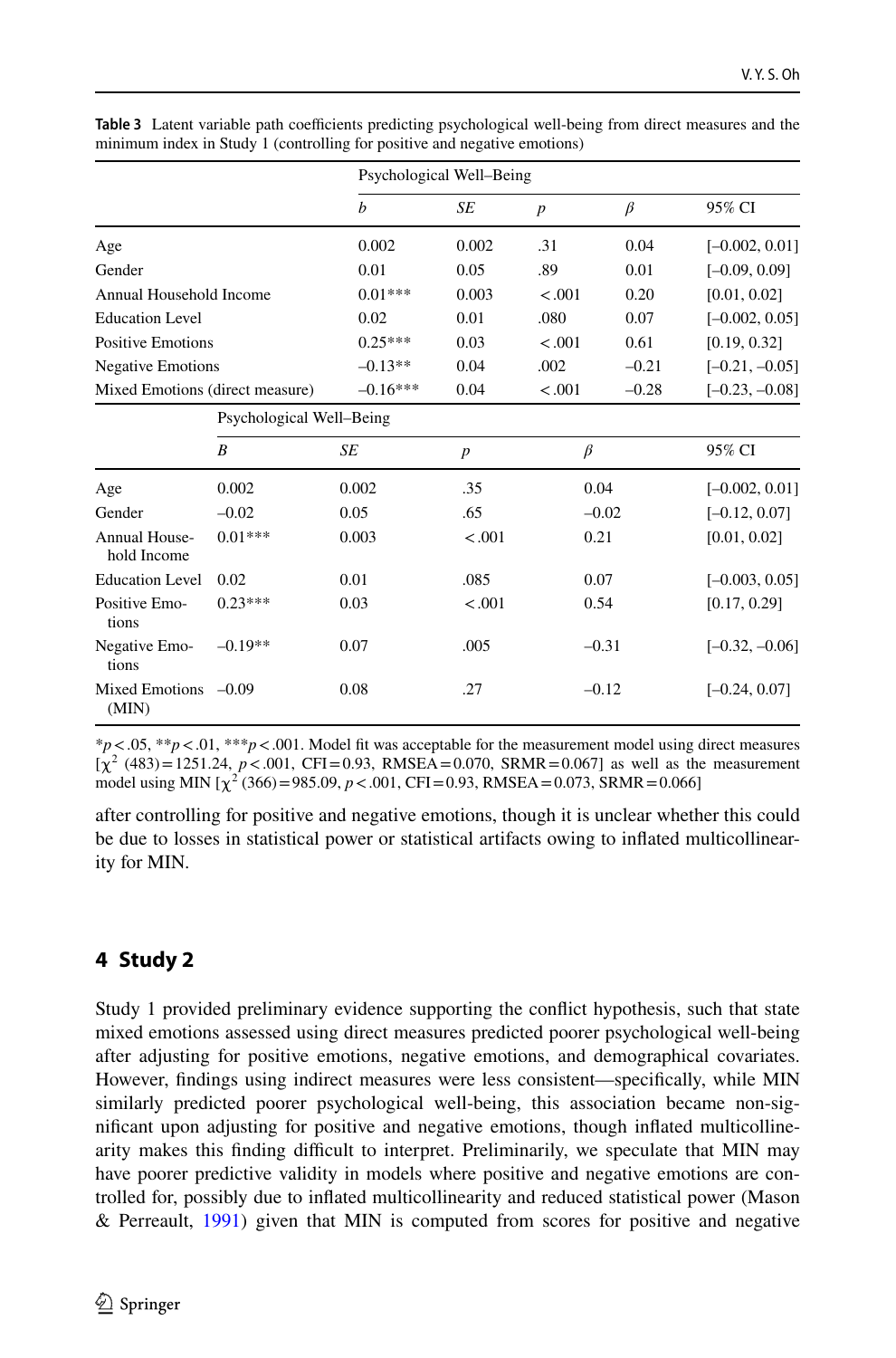emotions, which would substantially increase shared methodological variance between these measures.

In Study 2, we extended our investigation of both our theoretical and methodological questions by focusing on emotional experiences within a specifc domain—the workplace. In addition to providing conceptual replication of our fndings in Study 1, extending these fndings to the workplace would also provide substantial practical contributions. As the Ryf [\(1989](#page-29-4)) measure of psychological well-being does not have a workplace equivalent, workplace ill-being was indexed based on burnout, which is well-established as a critical marker of maladjustment in the workplace (Maslach et al., [2001\)](#page-28-10). Indeed, burnout is linked to numerous detrimental outcomes, including suicidal risk (Dyrbye et al., [2008](#page-26-9); Taris, [2006\)](#page-29-8), and hundreds of billions are estimated to be lost annually due to unhappy workers (Gallup, [2017\)](#page-27-11), making this an issue of practical importance as well.

A key methodological refnement made in Study 2 is noteworthy. Although cross-sectional studies cannot provide evidence of causality, applying stringent statistical controls guided by strong theoretical considerations can strengthen conclusions about a predictor's predictive validity even after key extraneous variables have been identifed and adjusted for (Becker et al., [2016](#page-25-4)). We thus adjusted for objective job characteristics that can be linked to burnout, including participants' wages (Jiang & Probst, [2017\)](#page-27-12) and the number of years of employment in their present job (Brewer & Shapard, [2004\)](#page-26-10). As job demands are well-established anteced-ents of burnout (Demerouti et al., [2001](#page-26-11)), we also adjusted for participants' subjective evaluations of whether their occupations are demanding of physical labor or specialized skillsets. Finally, to determine whether recent mixed emotions experienced in the workplace predict current levels of job burnout independently of participants' overall evaluation of their jobs, we adjusted for the overall affective attitude that participants have towards their jobs.

Study 2 hence provides a stringent test of whether mixed emotions experienced at work would predict job burnout beyond single-valenced emotions (positive and negative), demographics (age, gender, education level), objective job characteristics (monthly wages and years of employment), subjective job characteristics (perceived physical demand and perceived skillset demand), and overall afective attitude towards one's job. In line with Study 1, we expected that the direct measure of mixed emotions would predict greater burnout after controlling for all covariates. We sought to again test and compare MIN against the direct measure, but we made no specifc predictions for MIN given that fndings from Study 1 were mixed.

### **5 Method**

#### **5.1 Participants**

As per Study 1, we aimed to collect a minimum of 300 participants. A sample of 389 participants (160 males, 229 females;  $M_{\text{age}}=40.86$ ,  $SD_{\text{age}}=11.58$ , age range: 22–76 years) from US were recruited via Amazon MTurk to complete a short questionnaire about their work experiences. Participants were required to be full-time employees to be eligible for the study. Participants who completed the questionnaire were reimbursed with USD\$1.00. Two participants were fagged as fraudulent by Qualtrics' fraud detection software and were excluded from analyses. Thirteen participants failed an open-ended attention check question and were also excluded from analyses. Finally, an additional nine participants were excluded for reporting that they were distracted during the survey. In total, 24 participants were excluded from analyses. The fnal sample consisted of 365 participants (145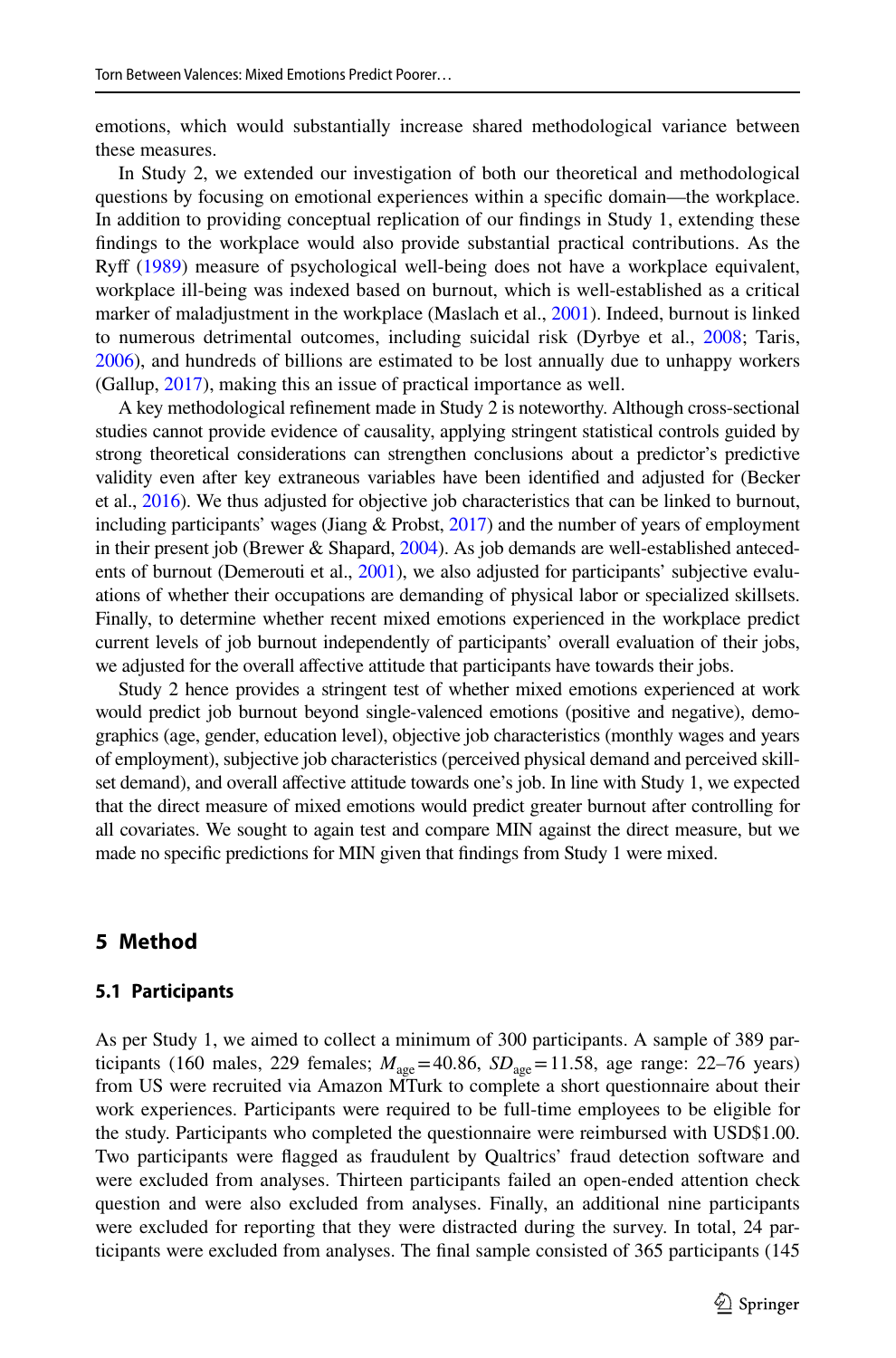males, 220 females;  $M_{\text{age}}$ =41.15,  $SD_{\text{age}}$ =11.66, age range: 22–76 years). Power analyses indicated that the present sample size would achieve 0.95 power for small-to-medium efect sizes at the conventional alpha of 0.05. Data and analysis codes for this study are available at [https://osf.io/dukmq/?view\\_only=a27c4f9b19ec473b83d5adc94615e2e7](https://osf.io/dukmq/?view_only=a27c4f9b19ec473b83d5adc94615e2e7).

## **5.2 Measures**

## **5.2.1 Emotions at Work**

A battery of commonly felt emotion items were administered to assess the degree to which participants felt various positive, negative, and mixed emotions during the last fve days that they were at work. Participants were asked to rate whether they felt each emotion "*during the last fve days that they were at work*" on a seven-point Likert scale, with the following anchors: 1 (*Did not feel the emotion at all at work*), 4 (*Felt the emotion moderately at work*), and 7 (*Felt the emotion very much at work*). Items within each scale were presented in randomized order.

## **5.2.2 Positive Emotions**

The same 19 items from Study 1 were used to measure positive emotions experienced at work. The scale demonstrated strong internal consistency  $(\alpha = 0.96)$ .

## **5.2.3 Negative Emotions**

The same 18 items from Study 1 were used to measure negative emotions experienced at work. The scale demonstrated strong internal consistency  $(\alpha = 0.94)$ .

## **5.2.4 Direct Measure of Mixed Emotions**

23 items were used to measure mixed emotions. The same items as Study 1 were used to assess mixed emotions experienced at work, with the exception that fve additional items were included to assess additional variants of mixed emotions: *A mix of both gratitude and guilt at the same time*, *A mix of both regret and pride at the same time*, *A mix of both fear and courage at the same time*, *A mix of both sadness and amusement at the same time*, *A mix of both anger and determination at the same time*. The scale demonstrated strong internal consistency  $(\alpha = 0.97)$ . Similar to Study 1, the parceled indicators for the scale loaded strongly and signifcantly into its latent factor (*λ*s>0.80), and specifying a higher-order factor across all three emotional valences again led to non-convergence, suggesting that the scale reliably captures mixed emotions that are not collapsible with positive and negative emotions.

## **5.2.5 Minimum Index of Mixed Emotions**

As per Study 1, we computed MIN by taking the smaller of the two values between positive emotions and negative emotions (Larsen et al., [2017](#page-27-4)) to provide an indirect measure of mixed emotions<sup>1</sup>.

<span id="page-11-0"></span><sup>1</sup> A strict defnition of mixed emotions is that positive and negative emotions are co-occurring simultaneously. This defnition is incorporated into the direct measure of mixed emotions, allowing face validity in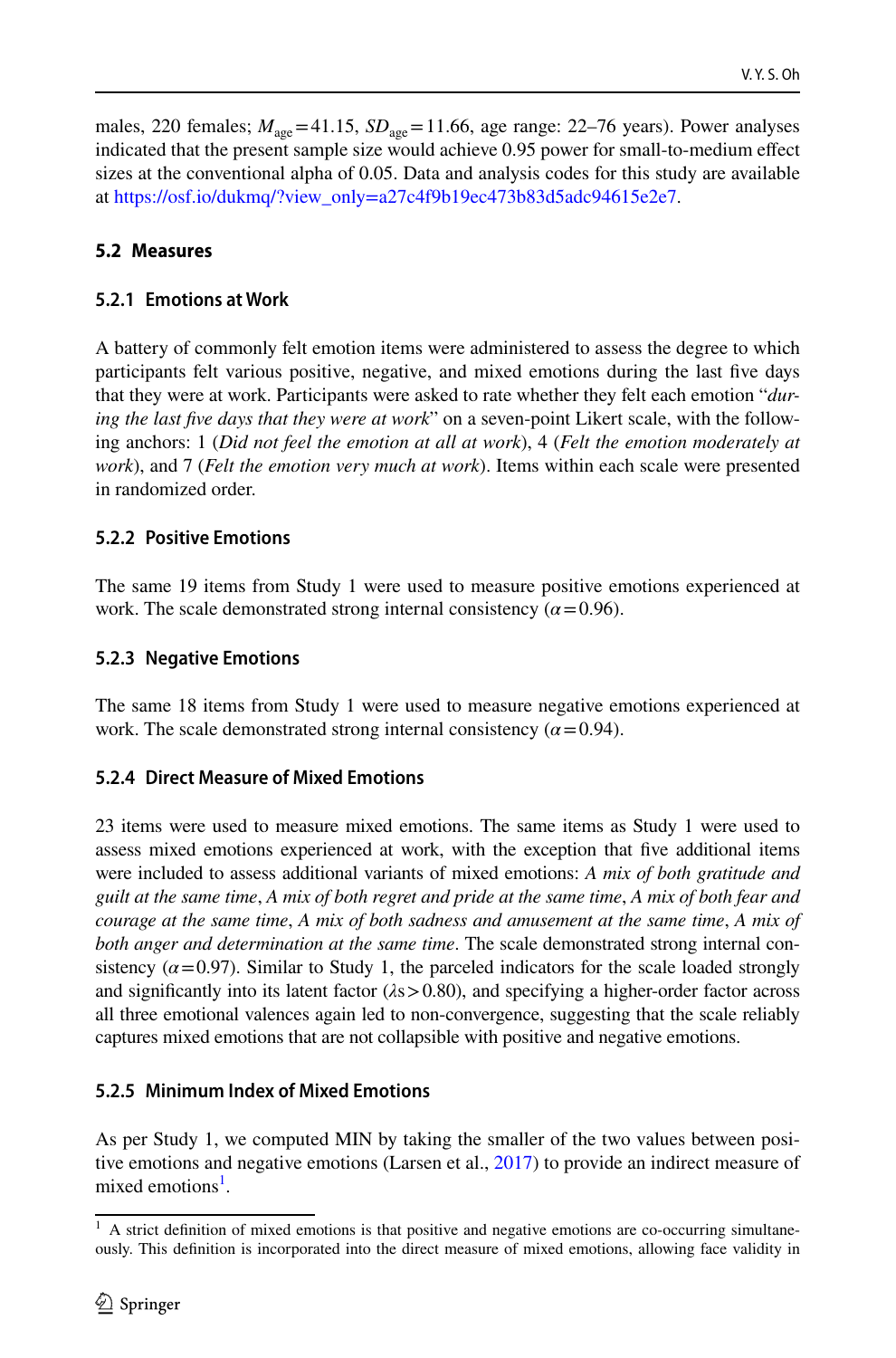### **5.3 Copenhagen Burnout Inventory**

The 13-item Copenhagen Burnout Inventory, a well-validated measure with strong psychometric properties (Kristensen et al., [2005](#page-27-13)), was used to assess burnout (e.g., "*When thinking about your job at the present moment, do you think: 'I can't take it anymore'?*"). Participants were instructed to answer the questions based on "*thinking about their job at the present moment*". The scale demonstrated strong internal consistency ( $\alpha$  = 0.95).

### **5.4 Occupational Characteristics**

A series of questions were administered to determine participants' objective and subjective perceptions of their occupation's characteristics.

### **5.4.1 Years of Employment**

An open-ended question was used to assess the number of years they have been employed in their current occupation: "*How many years have you been employed in this job?*".

### **5.4.2 Monthly Income**

Participants reported their monthly personal income in US dollars on a 13-point Likert scale from 1 (*Less than \$1000*) to 13 (*More than \$12,000*), with increments of \$1000 between each bracket.

### **5.4.3 Physical Demands**

One item was used to assess whether participants perceived their job as being physically demanding: "*How physically demanding is your job in comparison to other jobs?*" The item was answered on a 10-point Likert scale from 1 (*Little to no physical labor*) to 10 (*Extreme physical labor*).

### **5.4.4 Skillset Demands**

One item was used to assess whether participants perceived their job as requiring specialized skillsets: "*How specialized do you feel is your current occupation?*" The item was answered on a 10-point Likert scale from 1 (*Anyone can do the job*) to 10 (*Only few have the skills for the job*).

Footnote 1 (continued)

assessing mixed emotions with the direct measures. However, as emotions are measured over the 'last fve days' in Study 2, simultaneity cannot be determined when using indirect indices, so mixed emotions measured by MIN in this study may provide a less stringent measure. We nevertheless included this measure here for the purposes of examining the methodological questions highlighted previously.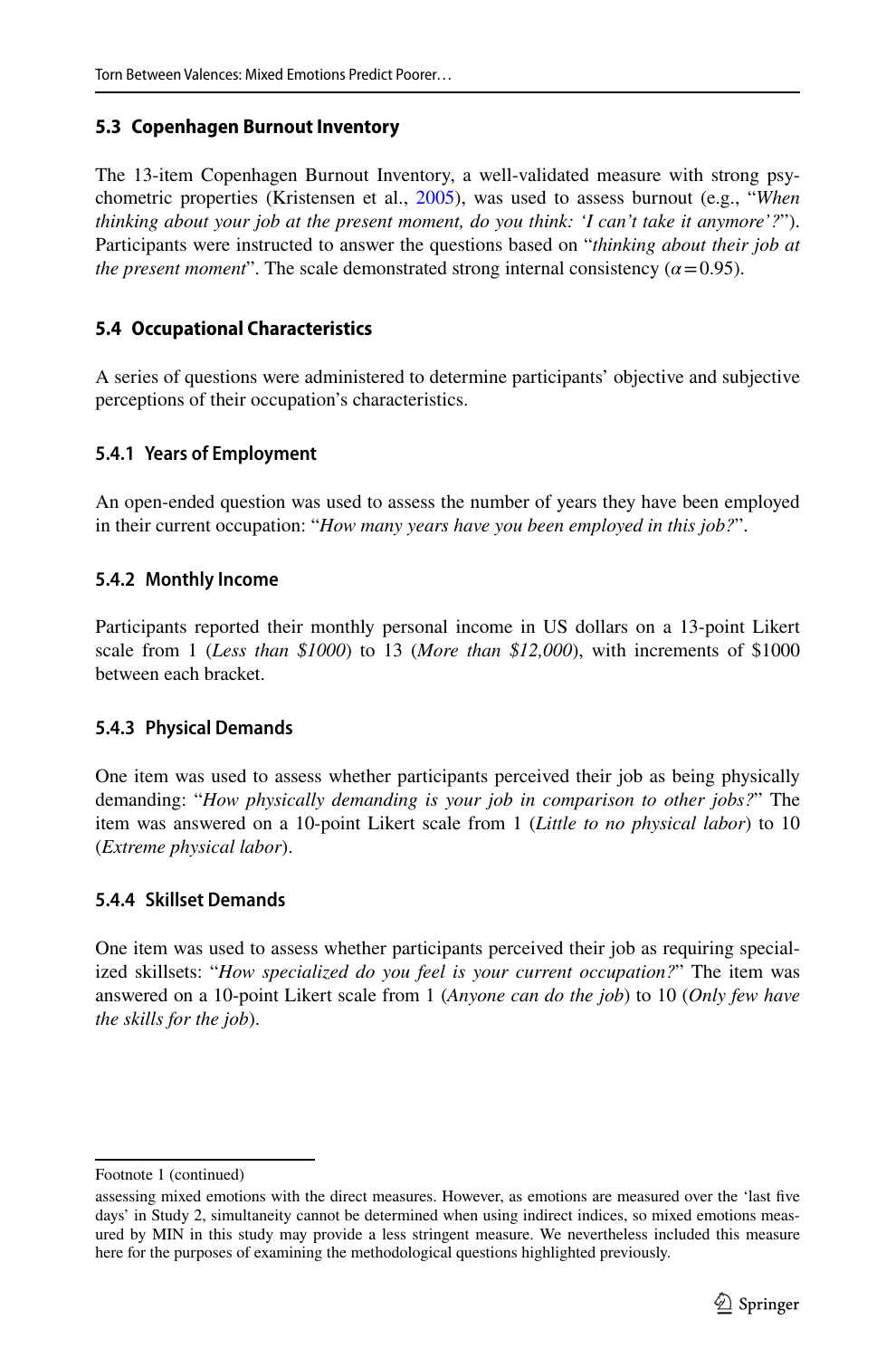## **5.4.5 Overall Job Attitudes**

Two items were used to assess whether participants had an overall positive view of their job on a 7-point Likert scale from 1 (*Not at all*) to 7 (*Very much*): "*Taking into account everything about your job, to what extent would you say you feel positively about your job?*" and "*Taking into account everything about your job, to what extent would you say you feel negatively about your job? (reverse-coded)*". The scale demonstrated strong internal consistency  $(\alpha = 0.89)$ .

## **5.5 Demographics**

Age, gender (1=*female*, 0=*male*), education level (from 1 representing "*no education or some grade school*" to 12 representing "*PhD or other comparable qualifcations*") were assessed as demographical covariates.

## **5.6 Checks**

An open-ended attention check was administered whereby participants were instructed to write about their free time in exactly three sentences. Participants who did not comply with these instructions were excluded. Participants who reported being distracted during the survey  $(1=Yes, 0=No)$  were also excluded from analyses.

## **5.7 Results**

Descriptive statistics<sup>2</sup> are summarized in Table [1](#page-7-0), while the full correlation matrix is provided in Supplementary Table S1 (observed variables) and Supplementary Table S2 (latent variables). Much like in Study 1, the direct measure of mixed emotions and MIN showed a strong positive correlation  $(r=0.77, p<0.001)$ , indicative of substantial overlap. Similarly, the direct measure of mixed emotions was also correlated with positive emotions  $(r=0.16,$  $p < 0.001$ ) and negative emotions ( $r = 0.64$ ,  $p < 0.001$ ). However, MIN was not correlated with positive emotions ( $r=0.01$ ,  $p=0.85$ ), but was strongly correlated with negative emotions  $(r=0.83, p<0.001)$ . Furthermore, much like in Study 1, preliminary analyses again indicated that MIN suffered from substantially more severe multicollinearity  $(VIF=4.61)$ compared to the direct measure (VIF=2.26) in models where positive and negative emotions were included. MIN may thus be more strongly confated with negative afect and may be vulnerable to methodological issues concerning multicollinearity, thus necessitating caution in interpreting models where MIN is included while controlling for positive and negative emotions. Nevertheless, initial bivariate analyses suggested that mixed

<span id="page-13-0"></span><sup>&</sup>lt;sup>2</sup> Mean scores for the direct measures of mixed emotions were higher than negative affect as well as MIN in both Study 1 and 2. Speculatively, subjective experiences of mixed emotions—which are tapped into by direct measures but not the indirect approach of MIN— may incorporate intensities from both positive and negative afect, which may lead to stronger subjective experiences of mixed emotions than negative emotions. Indeed, this is consistent with evidence which has found that mixed emotions were more common than purely negative emotions (Barford et al., [2020](#page-25-2)), and is also consistent with previous evidence that MIN may estimate lower boundaries of mixed emotional experiences (Berrios et al., [2015a\)](#page-26-5).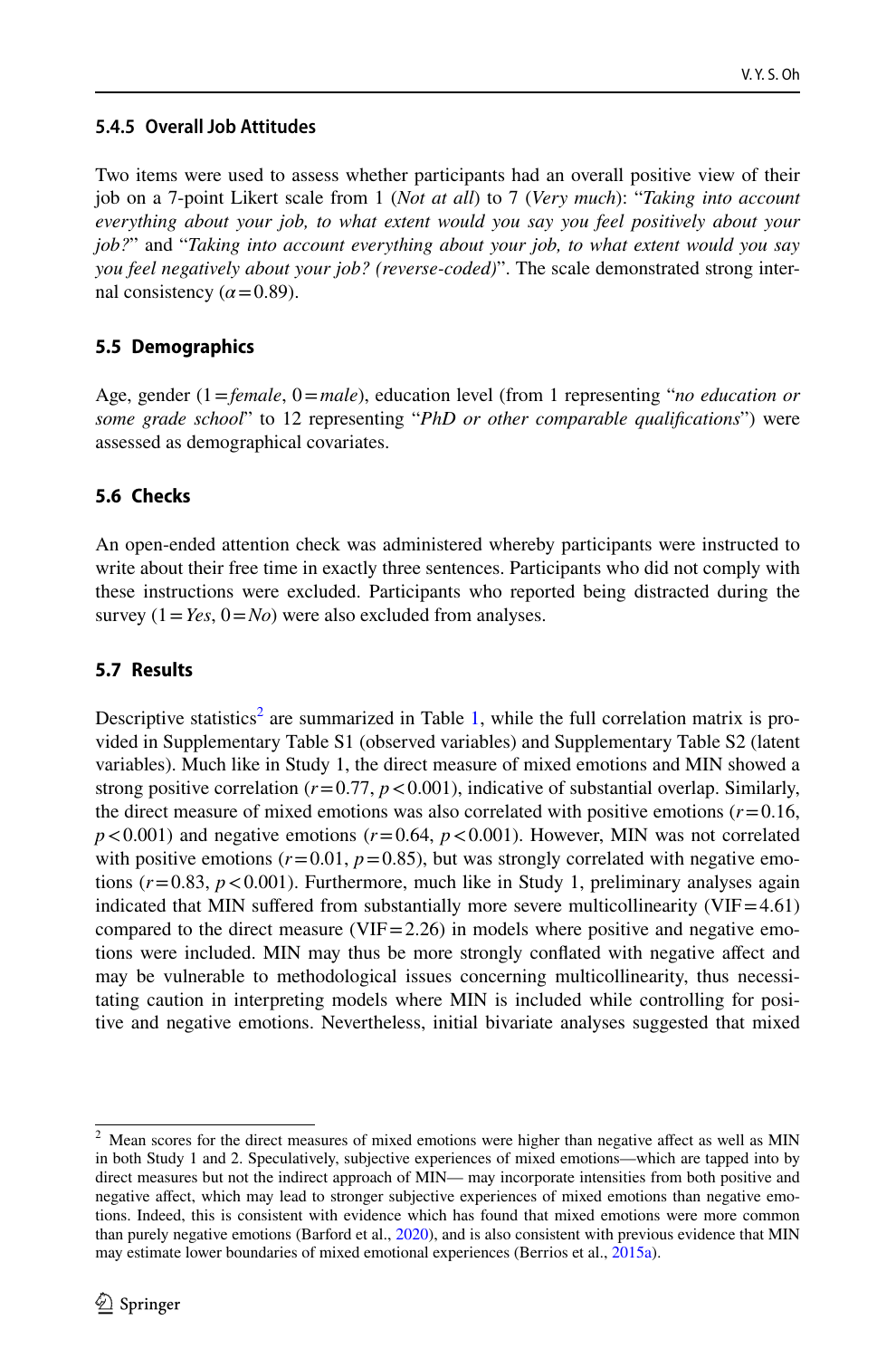|                        |                                 | Burnout    |                  |                  |         |                       |
|------------------------|---------------------------------|------------|------------------|------------------|---------|-----------------------|
|                        |                                 | h          | SE               | $\boldsymbol{p}$ | $\beta$ | 95% CI                |
| Age                    |                                 | $-0.01$    | 0.01             | .23              | $-0.05$ | $[-0.02, 0.01]$       |
| Gender                 |                                 | 0.19       | 0.13             | .16              | 0.05    | $[-0.07, 0.44]$       |
| <b>Education Level</b> |                                 | 0.02       | 0.04             | .58              | 0.02    | $[-0.05, 0.09]$       |
| Income                 |                                 | 0.03       | 0.03             | .23              | 0.05    | $[-0.02, 0.09]$       |
| Years of employment    |                                 | 0.004      | 0.01             | .73              | 0.02    | $[-0.02, 0.03]$       |
| Physical demands       |                                 | $0.06*$    | 0.03             | .017             | 0.10    | [0.01, 0.12]          |
| Skillset demands       |                                 | $0.10**$   | 0.04             | .003             | 0.14    | [0.04, 0.17]          |
| Overall job attitude   |                                 | $-0.83***$ | 0.06             | $-.001$          | $-0.73$ | $[-0.95, -]$<br>0.721 |
|                        | Mixed Emotions (direct measure) | $0.38***$  | 0.06             | $-.001$          | 0.27    | [0.27, 0.50]          |
| Study 2                | <b>Burnout</b>                  |            |                  |                  |         |                       |
|                        | b                               | SE         | $\boldsymbol{p}$ | $\beta$          |         | 95% CI                |
| Age                    | $-0.01$                         | 0.01       | .31              |                  | $-0.04$ | $[-0.02, 0.01]$       |

<span id="page-14-0"></span>**Table 4** Latent variable path coefficients predicting burnout in Study 2 from direct measures and the minimum index (without controlling for positive and negative emotions)

| Study 2                        | <b>Burnout</b> |      |                  |         |                       |
|--------------------------------|----------------|------|------------------|---------|-----------------------|
|                                | h              | SE   | $\boldsymbol{p}$ | $\beta$ | 95% CI                |
| Age                            | $-0.01$        | 0.01 | .31              | $-0.04$ | $[-0.02, 0.01]$       |
| Gender                         | $0.26*$        | 0.13 | .047             | 0.08    | [0.003, 0.51]         |
| <b>Education Level</b>         | 0.03           | 0.04 | .44              | 0.03    | $[-0.04, 0.10]$       |
| Income                         | 0.03           | 0.03 | .21              | 0.05    | $[-0.02, 0.09]$       |
| Years of<br>employment         | 0.00           | 0.01 | .78              | 0.01    | $[-0.02, 0.03]$       |
| Physical<br>demands            | $0.07**$       | 0.03 | .005             | 0.11    | [0.02, 0.12]          |
| Skillset demands               | $0.11**$       | 0.04 | .002             | 0.15    | [0.04, 0.18]          |
| Overall job<br>attitude        | $-0.82***$     | 0.06 | $-.001$          | $-0.71$ | $[-0.94, -]$<br>0.701 |
| <b>Mixed Emotions</b><br>(MIN) | $0.49***$      | 0.08 | $-.001$          | 0.25    | [0.33, 0.65]          |

\**p*<.05, \*\**p*<.01, \*\*\**p*<.001. Model ft was largely acceptable for the measurement model using direct measures  $[\chi^2 (41) = 196.34, p < .001, CFI = 0.97, RMSEA = 0.10, SRMR = 0.053]$  as well as the measurement model using MIN  $\left[\chi^2(12)\right] = 97.22$ ,  $p < .001$ , CFI=0.97, RMSEA=0.14, SRMR=0.040], but RMSEA was somewhat infated in these models where positive and negative emotions were not included

emotions were positively correlated with burnout both when assessed using direct measures ( $r = 0.39$ ,  $p < 0.001$ ) as well as when using MIN ( $r = 0.44$ ,  $p < 0.001$ ).

We then performed latent variable structural equation modelling using the *lavaan* package on *R*. As per Study 1, we tested models using both the direct measure of mixed emotions and MIN, and we tested models with and without controlling for positive and negative emotions. We frst specifed and tested the measurement model using confrmatory factor analyses. Using the same procedure as Study 1, we performed randomized parceling to reduce the number of indicators for each latent factor. Specifcally, items measuring positive, negative, and mixed emotions were respectively randomized into fve parcels respectively, while burnout was randomized into four parcels. Overall job attitude was also specifed as a latent factor comprising two indicators. Confrmatory factor analyses provided evidence that model fit was generally acceptable across all models (see Tables [4](#page-14-0) and [5](#page-15-0)), although RMSEA tended to be somewhat infated in models where positive and negative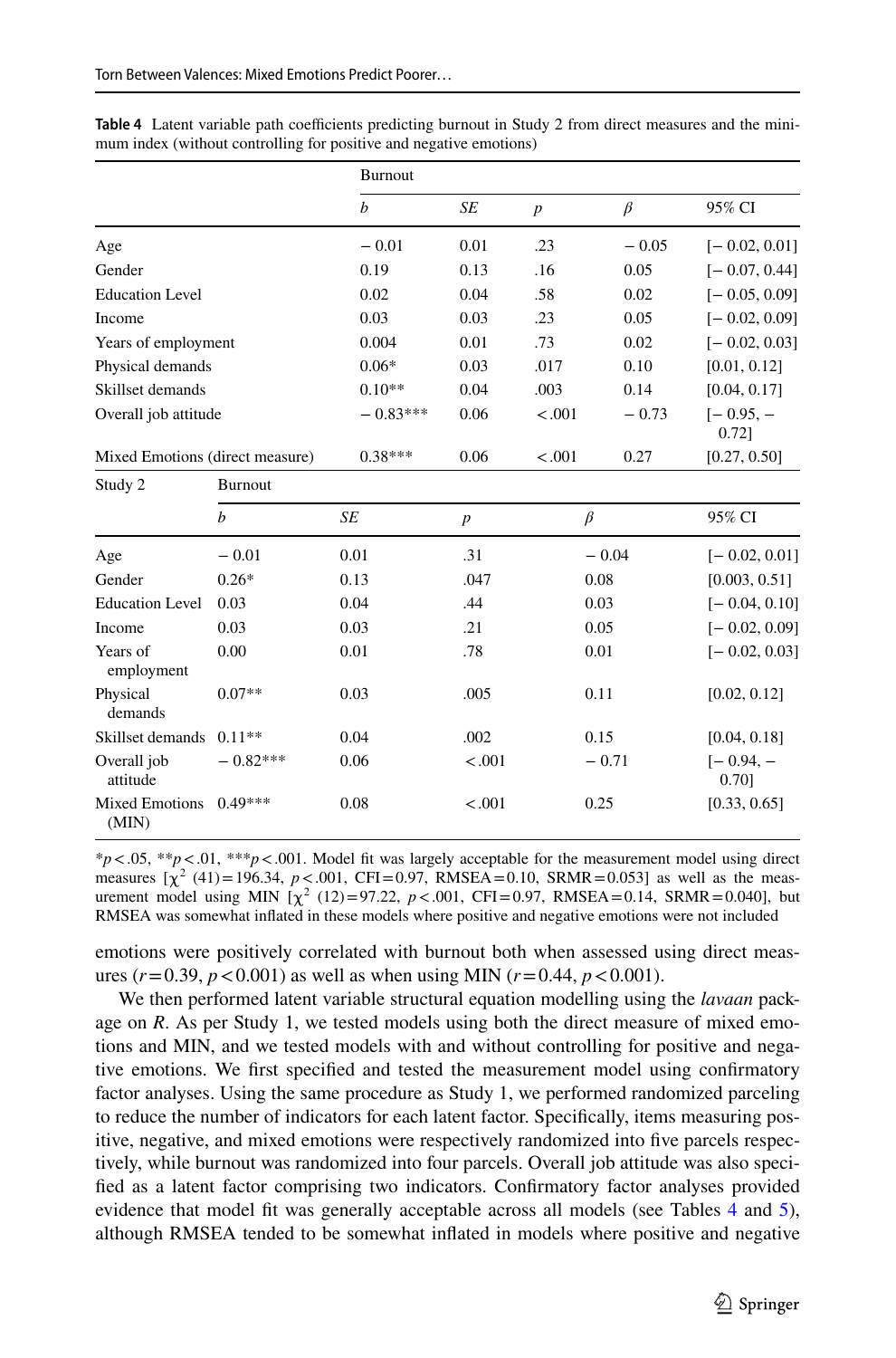|                                 |                  | Burnout          |                |                  |         |                       |
|---------------------------------|------------------|------------------|----------------|------------------|---------|-----------------------|
|                                 |                  | $\boldsymbol{b}$ | <b>SE</b>      | $\boldsymbol{p}$ | $\beta$ | 95% CI                |
| Age                             |                  | $-0.01$          | 0.01           | .29              | $-0.04$ | $[-0.02, 0.01]$       |
| Gender                          |                  | 0.18             | 0.12           | .15              | 0.05    | $[-0.06, 0.42]$       |
| <b>Education Level</b>          |                  | 0.02             | 0.03           | .47              | 0.03    | $[-0.04, 0.09]$       |
| Income                          |                  | 0.02             | 0.03           | .40              | 0.03    | $[-0.03, 0.07]$       |
| Years of employment             |                  | 0.003            | 0.01           | .78              | 0.01    | $[-0.02, 0.02]$       |
| Physical demands                |                  | $0.07*$          | 0.03           | .010             | 0.10    | [0.02, 0.12]          |
| Skillset demands                |                  | $0.11**$         | 0.03           | .001             | 0.15    | [0.04, 0.17]          |
| Overall job attitude            |                  | $-0.54***$       | 0.11           | < .001           | $-0.47$ | $[-0.74, -]$<br>0.33] |
| <b>Positive Emotions</b>        |                  | $-0.19*$         | 0.08           | .022             | $-0.16$ | $[-0.35, -]$<br>0.031 |
| <b>Negative Emotions</b>        |                  | $0.43**$         | 0.14           | .003             | 0.25    | [0.15, 0.72]          |
| Mixed Emotions (direct measure) |                  | $0.24**$         | 0.09           | .008             | 0.16    | [0.06, 0.41]          |
| Study 2                         | Burnout          |                  |                |                  |         |                       |
|                                 | $\boldsymbol{b}$ | $\cal SE$        | $\overline{p}$ | $\beta$          |         | 95% CI                |
| Age                             | $-0.01$          | 0.01             | .29            | $-0.04$          |         | $[-0.02, 0.01]$       |
| Gender                          | 0.21             | 0.13             | .10            | 0.06             |         | $[-0.04, 0.46]$       |
| <b>Education Level</b>          | 0.03             | 0.03             | .34            | 0.04             |         | $[-0.03, 0.10]$       |
| Income                          | 0.02             | 0.03             | .45            | 0.03             |         | $[-0.03, 0.07]$       |
| Years of employ-<br>ment        | 0.00             | 0.01             | .91            | 0.01             |         | $[-0.02, 0.02]$       |
| Physical demands                | $0.08**$         | 0.03             | .003           | 0.12             |         | [0.03, 0.13]          |
| Skillset demands                | $0.11**$         | 0.03             | .001           | 0.15             |         | [0.04, 0.17]          |
| Overall job<br>attitude         | $-0.45***$       | 0.13             | .001           | $-0.40$          |         | $[-0.70, -0.19]$      |
| <b>Positive Emotions</b>        | $-0.15$          | 0.08             | .060           | $-0.13$          |         | $[-0.31, 0.01]$       |
| Negative Emo-<br>tions          | $0.78**$         | 0.28             | .006           | 0.44             |         | [0.23, 1.33]          |
| <b>Mixed Emotions</b><br>(MIN)  | $-0.08$          | 0.24             | .75            | $-0.04$          |         | $[-0.54, 0.39]$       |

<span id="page-15-0"></span>Table 5 Latent variable path coefficients predicting burnout in Study 2 from direct measures and the minimum index (controlling for positive and negative emotions)

 $*p<.05$ ,  $**p<.01$ ,  $***p<.001$ . Model fit was acceptable for the measurement model using direct measures  $[\chi^2 (179) = 561.47, p < .001, CFI = 0.96, RMSEA = 0.077, SRMR = 0.057]$  as well as the measurement model using MIN  $[\chi^2 (110) = 384.72, p < .001, CFI = 0.96, RMSEA = 0.083, SRMR = 0.054]$ 

emotions were excluded, suggesting that the exclusion of positive and negative emotions from the models may increase error.

Next, we specifed and tested the structural model. All predictors were allowed to covary to account for their theoretical and methodological overlaps. As shown in Table [4,](#page-14-0) in models where positive and negative emotions were not included, both the direct measure of mixed emotions as well as MIN signifcantly predicted higher job burnout. Replicating the findings of Study 1, as shown in Table  $5$ , the direct measure<sup>3</sup> of mixed emotions remained

<span id="page-15-1"></span><sup>&</sup>lt;sup>3</sup> 3. Could direct measures of mixed emotions be tapping into acquiescence instead? We explored this in Study 1 and 2 based on the recommendations of researchers who proposed using structural equation modelling to account for acquiescence (Kam & Zhou, [2015](#page-27-14); Kuru & Pasek, [2016;](#page-27-15) Savalei & Falk, [2014\)](#page-29-9). Even after accounting for either (1) an acquiescence factor specifcally for mixed emotions or (2) an acquiescence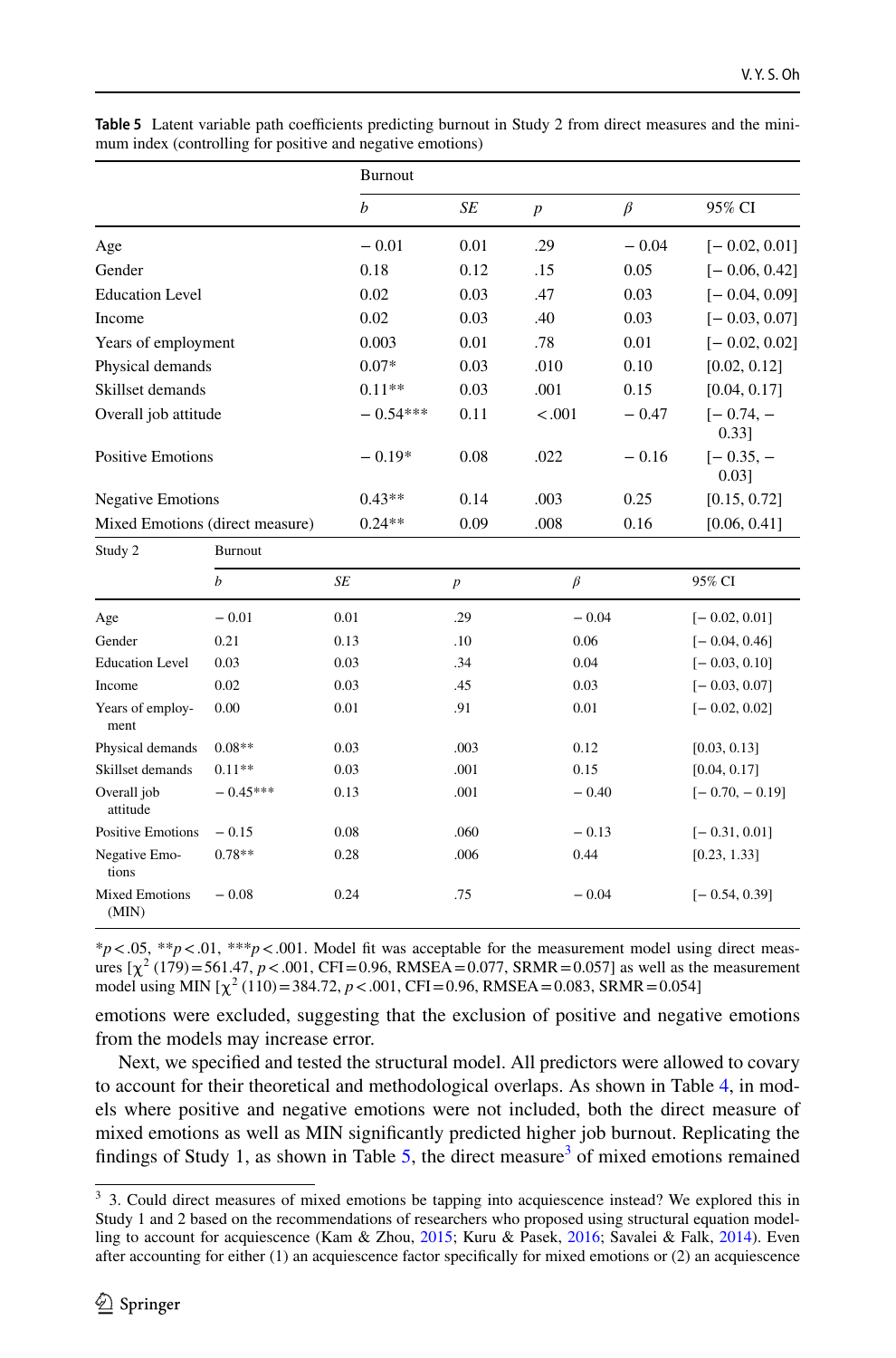predictive of higher job burnout even after accounting for positive and negative emotions, which provides further evidence preliminarily supporting the confict hypothesis. However, also replicating Study 1, MIN was no longer predictive of job burnout upon the inclusion of positive and negative emotions, though the relatively higher multicollinearity of this index complicates interpretations.

## **6 Study 3**

Study 2 found that direct measures of mixed emotions at work were associated with higher job burnout even after controlling for positive and negative emotions as well as other covariates, providing conceptual replication of Study 1's fnding by looking at domain-specifc mixed emotions and ill-being. Conversely, analyses using MIN encountered similar difficulties as was found in Study 1, such that multicollinearity was relatively higher, which may account for why associations between MIN and burnout fell to non-signifcance upon accounting for positive and negative emotions.

Study 3 builds upon these fndings in several ways. Firstly, a key limitation of Study 1 and 2 is that their cross-sectional design prevents clear inferences of causal directionality. Indeed, existing studies on mixed emotions and well-being outcomes have generally focused only on relatively short-term associations, and their long-term predictive value hence remains unclear. Related to this, mixed emotions are often activated by negative situations (Hui et al., 2009) and negative traits (Barford & Smillie,  $2016$ ), which suggests the possibility that cross-sectional associations may represent the tendency of individuals with poorer well-being to experience more mixed emotions. Long-term analyses of bidirectionality may provide clearer evidence of whether mixed emotions predict well-being, whether well-being predicts mixed emotions, or if both pathways may be supported. In Study 3, we analyzed data from a large-scale public dataset, the Midlife Development in the United States (MIDUS) study, which provided information on participants' emotional experiences and psychological well-being across two time points spanning about a decade. The dataset thus enables cross-lagged panel modelling to test for long-term, bidirectional associations. While cross-lagged approaches do not provide defnitive evidence of causality, they nevertheless provide good evidence of directional or bidirectional relationships even after controlling for baselines.

Secondly, as direct measures of mixed emotions were unavailable in MIDUS, we used an index to calculate general emotional ambivalence (Breckler, [1994](#page-26-12); Thompson et al., [1995\)](#page-29-10). Unlike Study 1 and 2, the adverse efects of multicollinearity on statistical power should theoretically be less severe in Study 3 (Mason & Perreault, [1991\)](#page-28-9), where the sample size is close to ten times larger than Study 1 and 2. Although comparisons with direct measures are unavailable in this study, Study 3 nevertheless allows us to examine whether

Footnote 3 (continued)

factor specifed across all emotion measures, the direct measure of mixed emotions remained predictive of poorer psychological well-being in Study 1 (*p*s<.001). In Study 2, the direct measure of mixed emotions similarly remained predictive of burnout after specifying an acquiescence factor for mixed emotions  $(p = .021)$ . Specifying an acquiescence factor across all emotion measures led to non-convergence in Study 2, but inspecting the regression coefficients nevertheless suggests that the direct measure of mixed emotions continued to predict increased burnout  $(p=.026)$ . There is hence no strong evidence that acquiescence is likely to account for the reported fndings.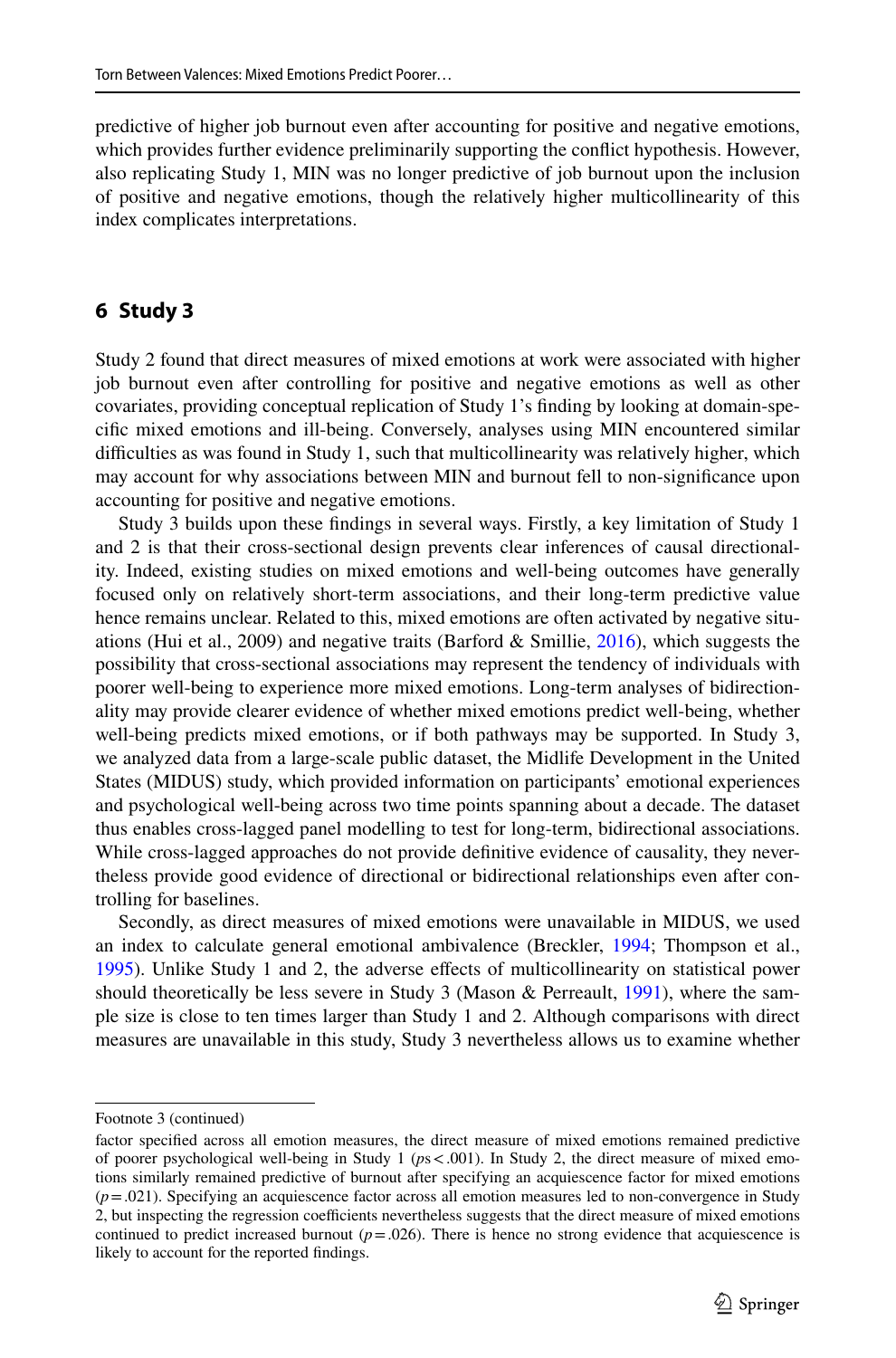indirect measures may have better predictive validity for well-being outcomes under conditions of much larger sample sizes where multicollinearity can be addressed. While the ambivalence index cannot directly tap into mixed emotions given that it references the past 30 days of emotional experiences and does not directly assess simultaneous experiences of positive and negative emotions, it provides an indirect indication of how ambivalent one's emotional states may tend to be in daily life using a high-powered sample of adult participants. Indeed, similar procedures have been commonly used to assess mixed emotions or emotional ambivalence in other studies (Hong & Lee, [2010;](#page-27-16) Schneider & Mattes, [2021;](#page-29-11) Spencer-Rodgers et al., [2010\)](#page-29-12). Study 3 hence provides longitudinal, large-sample evidence that complements the cross-sectional evidence from Study 1 and 2. In line with the results of Study 1 and 2, we hypothesized that emotional ambivalence would predict poorer longterm psychological well-being after controlling for baseline psychological well-being and demographical covariates.

#### **6.1 Method**

#### **6.1.1 Participants**

The MIDUS is a multi-phase longitudinal study which drew from a nationally representative random-digit-dial sample of participants from the US. Specifcally, participants completed the MIDUS2 Main Survey conducted between 2004 and 2006, which contained data about participants' general experience of positive and negative emotions as well as their baseline psychological well-being. Participants completed a phone interview, followed by a questionnaire that was sent via mail. Data from MIDUS2 served as the frst time point (T1) for the present analyses. Subsequently, data from the MIDUS3 Main Survey, conducted between 2013 and 2014, served as the second time point (T2) and provided information on the outcome variables of interest. Similar to MIDUS2, participants completed a phone interview and a mailed questionnaire. In total, 3444 participants provided complete data at T1 (1587 males, 1857 females;  $M_{\text{age}} = 55.34$ ,  $SD_{\text{age}} = 12.05$ , age range: 30–84 years). Substantial attrition was present, such that complete data across T1 and T2 was available for 2155 participants (981 males, 1174 females;  $M_{\text{age}} = 54.77$ ,  $SD_{\text{age}} = 11.04$ , age range: 30–84 years). Power analyses indicated that the present sample size would permit even the detection of small efect sizes at the conventional alpha of 0.05 and a power of above 0.99. Data for this study is available from [http://www.midus.wisc.edu/,](http://www.midus.wisc.edu/) while analysis codes are available from [https://osf.io/dukmq/?view\\_only=a27c4f9b19ec473b83d5adc94615e2e7.](https://osf.io/dukmq/?view_only=a27c4f9b19ec473b83d5adc94615e2e7)

#### **6.2 Measures**

#### **6.2.1 Positive Emotions**

13 items were administered to assess the frequency with which participants felt various positive emotions in the past 30 days on a fve-point Likert scale from 1 (*None of the time*) to 5 (*All the time*): "*cheerful*", "*good spirits*", "*extremely happy*", "*calm and peaceful*", "*satisfed*", "*full of life*", "*close to others*", "*like you belong*", "*enthusiastic*", "*attentive*", "*proud*", "*active*", and "*confident*". Internal consistency for the scale was good ( $\alpha$ =0.92).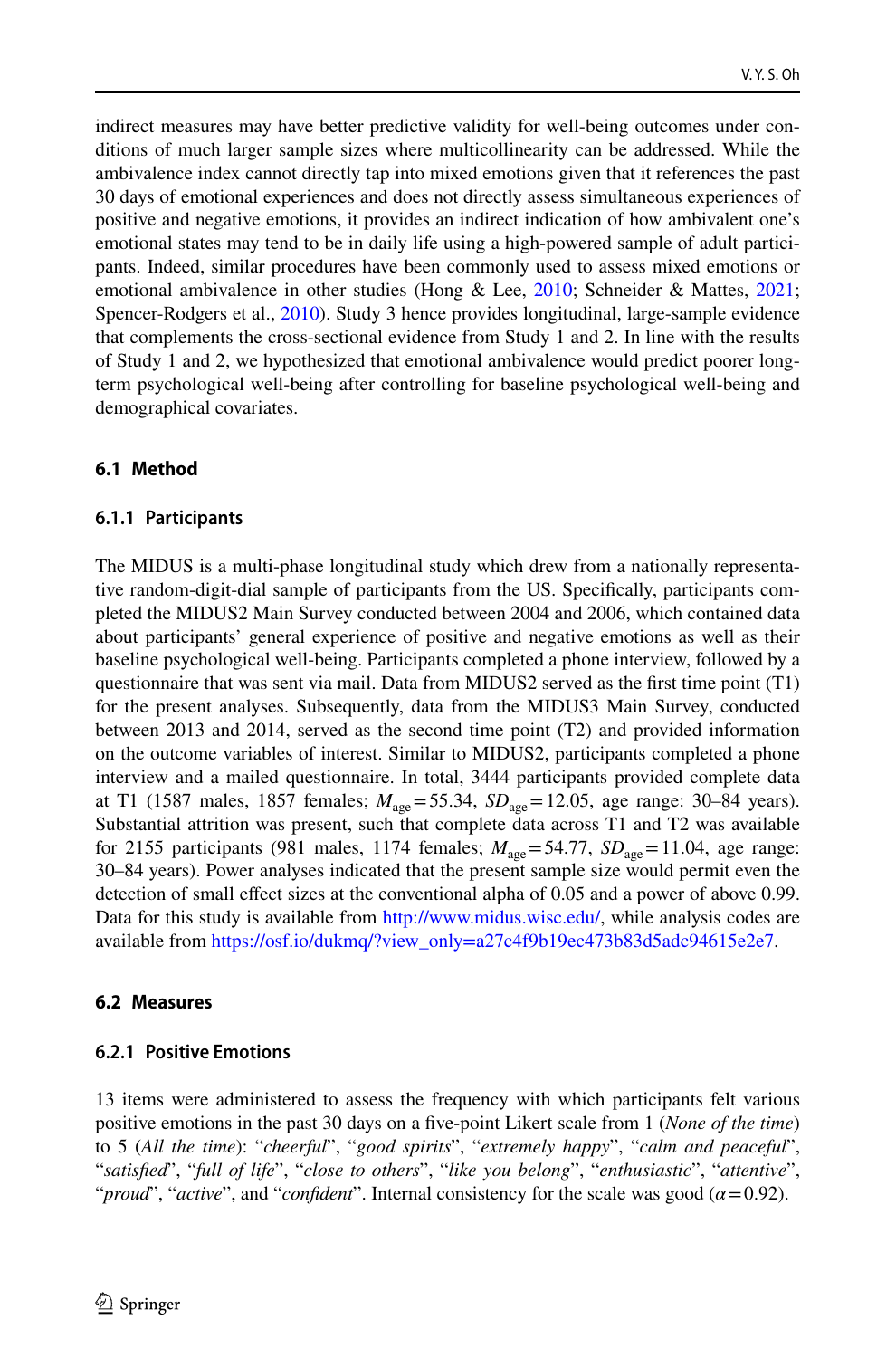#### **6.2.2 Negative Emotions**

14 items were administered to assess the frequency with which participants felt various positive emotions in the past 30 days on a fve-point Likert scale from 1 (*None of the time*) to 5 (*All the time*): "*so sad no one could cheer you up*", "*nervous*", "*restless*", "*everything was an efort*", "*hopeless*", "*worthless*", "*lonely*", "*afraid*", "*jittery*", "*irritable*", "*ashamed*", "*upset*", "*angry*", and "*frustrated*". Internal consistency for the scale was good  $(\alpha = 0.94)$ .

#### **6.2.3 Emotional Ambivalence**

We calculated emotional ambivalence at both T1 and T2 using an established emotional ambivalence index, using a procedure recommended by Breckler ([1994\)](#page-26-12). Firstly, the weaker afect (MIN) was calculated by taking the smaller value of the two between positive afect and negative afect. Secondly, the stronger afect (MAX) was calculated by taking the larger value of the two between positive afect and negative afect. Finally, emotional ambivalence was computed using the following formula:  $\frac{MN+MAX}{2} - |MIN - MAX|$ . This index has several key properties that enable it to assess emotional ambivalence (Breckler, [1994;](#page-26-12) Thompson et al., [1995\)](#page-29-10). Firstly, an increase in MIN should be tracked by the index as increasing ambivalence, as this indicates that the weaker afect is conficting more with the stronger afect. Secondly, decreases in MAX should be tracked by the index as increasing ambivalence, as this indicates that the stronger afect is becoming less dominant over the weaker afect, suggesting ambivalence. Thirdly, holding MIN and MAX equal, increasing values of MIN/MAX should indicate more intense afective states in confict and hence increasing ambivalence. Breckler [\(1994](#page-26-12)) found that this formula was most appropriate for these purposes and recommended its usage. Indeed, this index as well as variations<sup>[4](#page-18-0)</sup> of this index have been very widely used in both recent (Buder et al., [2021](#page-26-13); Schneider & Mattes, [2021\)](#page-29-11) as well as previous (Hong & Lee, [2010](#page-27-16); Spencer-Rodgers et al., [2010](#page-29-12)) research to index ambivalent or complex emotional states and are well-validated.

### **6.2.4 Psychological Well‑Being**

The same 42-item scale of psychological well-being (Ryf, [1989\)](#page-29-4) outlined in Study 1 was administered for Study 3 as well. The scale was administered at both T1 (analyzed as a baseline covariate) as well as T2 (analyzed as the key outcome variable). Internal consistency of the six subscales at T1 were good: autonomy  $(\alpha = 0.71)$ , environmental mastery  $(\alpha = 0.78)$ , personal growth  $(\alpha = 0.75)$ , positive relations with others  $(\alpha = 0.78)$ , purpose in life  $(\alpha = 0.70)$ , self-acceptance  $(\alpha = 0.84)$ . Overall internal consistency for the full scale of psychological well-being at T1 was strong as well  $(\alpha = 0.93)$ . At T2, internal consistency

<span id="page-18-0"></span><sup>&</sup>lt;sup>4</sup> There are slight variations in the exact formula that different researchers have used to calculate mixed emotions or emotional ambivalence, such as  $3 \times MIN - MAX$  (Hong & Lee, [2010\)](#page-27-16) and  $[2 \times MIN] + 1$ (*MIN*+*MAX*+2) (Spencer-Rodgers et al., [2010](#page-29-12)). These diferent indices are functionally equivalent and are virtually identical (*r*s>.99). As was done in Studies 1 and 2, MIN can also be used directly as an index of mixed emotions, though the index may be less valid for Study 3 given that emotions are measured with reference to the past 30 days, which enables an estimate of general ambivalence rather than simultaneous positive and negative emotions. Nevertheless, when analyses were repeated using these other indices instead, all key fndings remained consistent (*p*s<.01).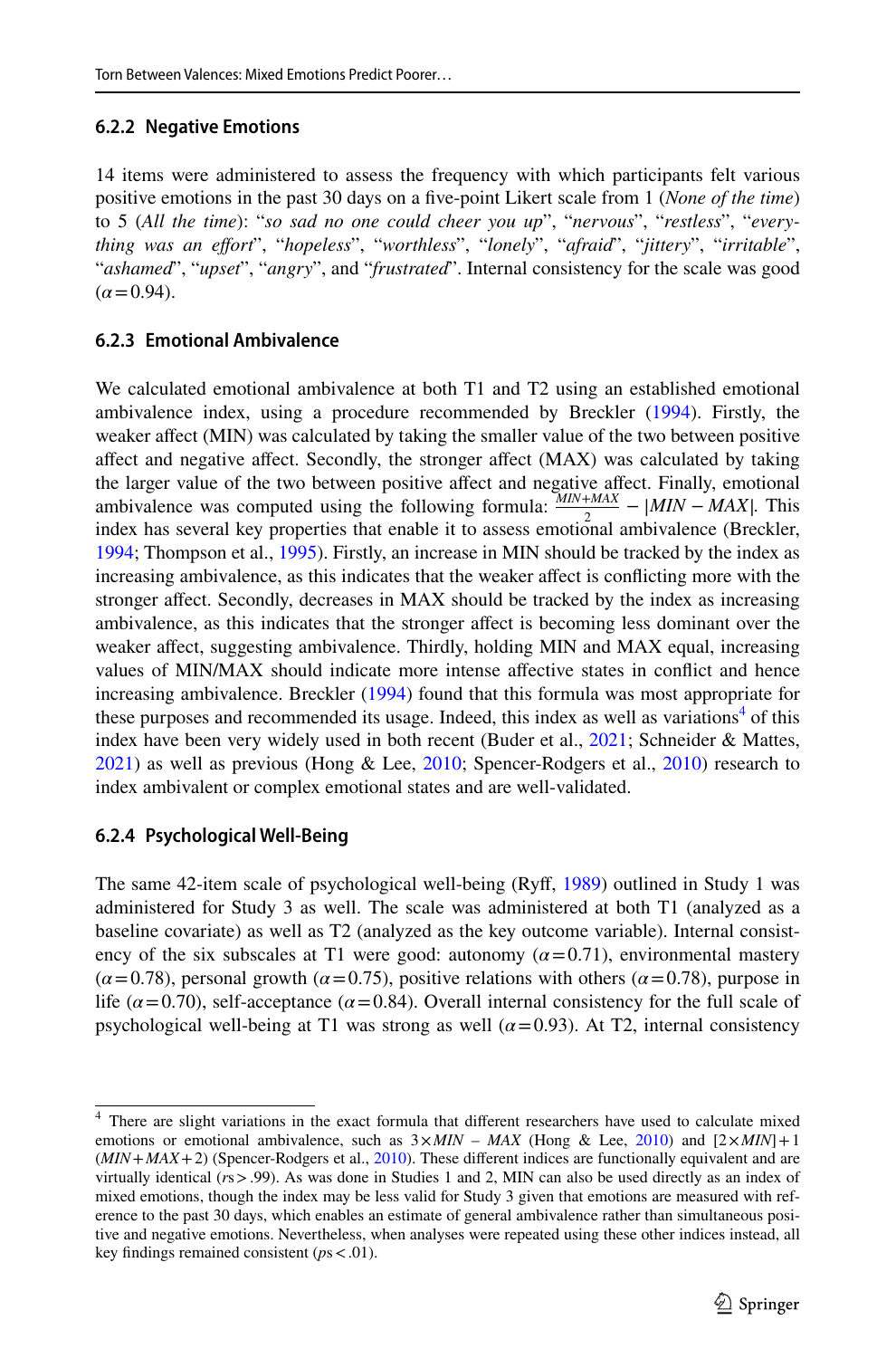of the six subscales were good as well: autonomy  $(a=0.69)$ , environmental mastery  $(\alpha = 0.80)$ , personal growth  $(\alpha = 0.75)$ , positive relations with others  $(\alpha = 0.77)$ , purpose in life  $(\alpha = 0.72)$ , self-acceptance  $(\alpha = 0.84)$ . Overall internal consistency for the full scale of psychological well-being at T2 was also strong ( $\alpha$ =0.93).

#### **6.2.5 Demographics**

Age, gender (1=*female*, 0=*male*), education level (from 1 representing "*no education or some grade school*" to 12 representing "*PhD or other comparable qualifcations*") and annual household income were assessed as demographical covariates. Due to its large numerical value, annual household income was standardized prior to analyses to provide more interpretable regression coefficients.

#### **6.3 Results**

Descriptive statistics are summarized in Table [1,](#page-7-0) while the correlation matrix is provided in Supplementary Table S1 (observed variables) and Supplementary Table S2 (latent variables). Given that emotional ambivalence was computed using scores of positive and negative emotions, T1 emotional ambivalence was correlated with positive emotions ( $r = -0.72$ ,  $p < 0.001$ ) and negative emotions ( $r = 0.82$ ,  $p < 0.001$ ). Multicollinearity statistics (VIF=4.79 for T1 emotional ambivalence) were similar to those when using MIN in Studies 1 and 2, though we expect that the especially large sample size of Study 3 should alleviate losses of statistical power. Initial bivariate analyses suggest negative correlations between T1 emotional ambivalence and T2 psychological well-being (*r*=−0.47, *p*<0.001). Analyses were then performed using the *lavaan* package on *R*, and a latent variable cross-lagged panel model was examined to test long-term bidirectional relationships between emotional ambivalence and psychological well-being about a decade later after controlling for baselines. This analytic strategy is well-validated and consistent with many other recent analyses of the MIDUS dataset (Dewitte et al., [2020;](#page-26-14) Hartanto et al., [2019;](#page-27-17) Tong et al., [2021;](#page-29-6) Wiese et al., [2019](#page-29-13)) as well as of other longitudinal datasets (Orth et al.,  $2021$ <sup>[5](#page-19-0)</sup> Additionally, we addressed missing data using full information maximum likelihood (FIML) procedures, which are widely considered the gold standard for handling missing data (Enders & Bandalos,  $2001$ ).<sup>6</sup>

Following the same procedure as Study 1 and 2, we specifed and tested the measurement model both with and without including positive and negative emotions using confrmatory factor analyses. Emotional ambivalence at T1 and T2 were specifed as a single-item latent variable calculated based on the above index. For the remaining scales, we performed randomized parceling,<sup>[7](#page-19-2)</sup> as per Study 1 and 2. Specifically, items for positive and

<span id="page-19-0"></span><sup>&</sup>lt;sup>5</sup> Additional analyses were performed to check for endogeneity, which refers to the problem in which predictors in a model may covary with the model's error term (Lynch & Brown,  $2011$ ), and to determine whether criteria for measurement invariance in psychological wellbeing was met (Chen et al., [2005](#page-26-15); Kim et al., [2017](#page-27-19)). No evidence was found for endogeneity, and analyses indicated that the scale for psychological well-being met criteria for scalar invariance across measurement occasions and across levels of emotional ambivalence. These analyses are reported in more detail under Supplementary Analyses B.

<span id="page-19-1"></span> $6$  All key results remained consistent ( $p s < .005$ ) with or without the application of FIML procedures to address missing data, attesting to the robustness of the fndings.

<span id="page-19-2"></span><sup>7</sup> As the number of items in each study is very large, specifying all indicators without parceling will inevitably lead to poor model ft in latent variable approaches which favor parsimony, and parceling has been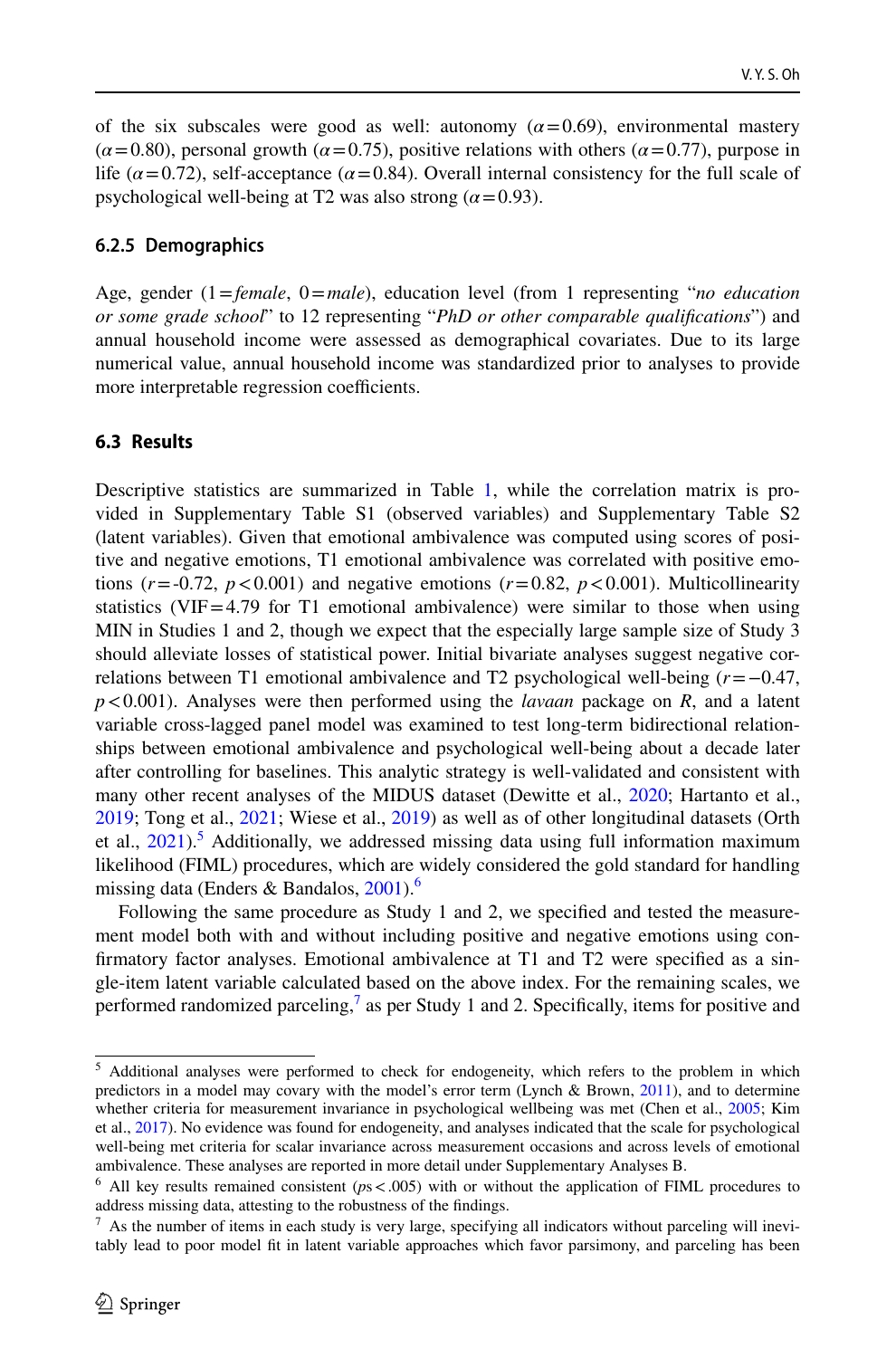negative emotions were respectively randomized into fve parcels each. Like in Study 1, the six latent factors of psychological well-being were each specifed as comprising three indicators parceled from the original seven items within each subscale, and overall psychological well-being was specifed as a higher-order latent factor comprising the six lower-order latent factors. This was done at T1 as well as T2, and covariances were specifed between each indicator at T1 and the corresponding indicators at T2 to account for their shared measurement error. As in Study 1, factor loadings were again strong and signifcant, supporting the reliability of the higher-order factor: autonomy ( $\lambda_{T1}$ =0.64;  $\lambda_{T2}$ =0.63), environmental mastery ( $\lambda_{T1}$ =0.97;  $\lambda_{T2}$ =0.97), personal growth ( $\lambda_{T1}$ =0.83;  $\lambda_{T2}$ =0.83), positive relations ( $\lambda_{T1}$ =0.83;  $\lambda_{T2}$ =0.83), purpose in life ( $\lambda_{T1}$ =0.92;  $\lambda_{T2}$ =0.92), self-acceptance  $(\lambda_T = 0.97; \lambda_T = 0.97)$ , all *p*-values < 0.001. Model fit based on the above specifications was acceptable (see Table [6\)](#page-21-0). Analyses of the six dimensions separately are also reported in Supplementary Analyses A.

Having established model ft for the measurement models, we proceeded to specify and test the structural models. We examined whether T1 emotional ambivalence would predict T2 psychological well-being, controlling for the autoregressive pathway between T1 psychological well-being and T2 psychological well-being to account for baseline psychological well-being. Furthermore, we also examined whether T1 psychological wellbeing would predict T2 emotional ambivalence, controlling for the autoregressive pathway between T1 emotional ambivalence and T2 emotional ambivalence. All demographic covariates were adjusted for in all pathways. At each time point, covariances were also specifed between emotional ambivalence and psychological well-being to account for cross-sectional relationships before examining cross-lagged associations. All predictors were allowed to covary to account for their overlaps at baseline.

As shown in Table [6,](#page-21-0) results indicated that T1 emotional ambivalence predicted poorer T2 psychological well-being about ten years later even after controlling for baseline psychological well-being and other demographical covariates. Furthermore, even after further controlling for positive and negative emotions, this association remained signifcant, suggesting that emotional ambivalence has unique explanatory power for future psychological well-being that is not accounted for by positive and negative emotions. Furthermore, the results also suggest that T1 psychological well-being signifcantly predicted lower emotional ambivalence at T2 after controlling for T1 emotional ambivalence. The results hence support bidirectional long-term relationships between emotional ambivalence and psychological well-being. The cross-lagged panel model is depicted in Fig. [1.](#page-22-0)

### **7 General Discussion**

Across three studies, we found initial suggestive evidence supporting the confict hypothesis over the integrative hypothesis, such that mixed emotions and emotional ambivalence experienced naturalistically in daily life were associated with poorer psychological well-being and increased burnout, in contrast to mixed emotions that are situated under more specifc contexts such as adversity (Larsen et al., [2003](#page-27-2)). These fndings largely held across both direct

Footnote 7 (continued)

recommended as a valid approach to addressing this issue (Little et al., [2013](#page-28-13)). Importantly, however, even when parceling was not performed and all indicators were specifed directly, all key fndings remained consistent ( $ps$ <.01). Thus, the main conclusions remained consistent with or without parceling.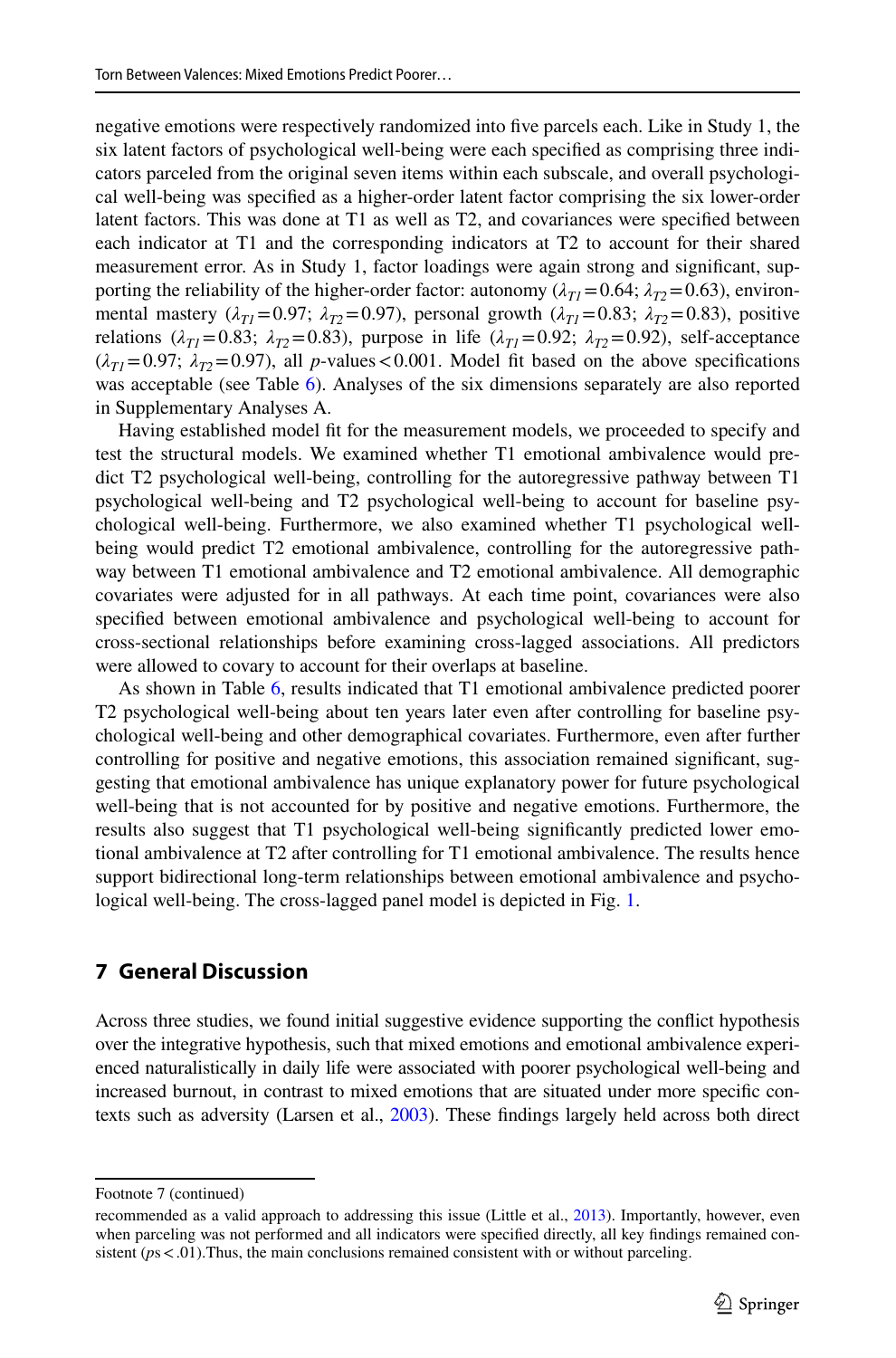|                             | T2 Psychological Well-Being |       |                |         |                   | T2 Emotional Ambivalence |                  |                 |         |                   |
|-----------------------------|-----------------------------|-------|----------------|---------|-------------------|--------------------------|------------------|-----------------|---------|-------------------|
|                             | d                           | SE    | d              | Β       | $95\%$ CI         | d                        | SE <sub></sub>   | d               | Β       | 95% CI            |
| Age                         | ${}_{0.001}$                | 0.001 | S              | .<br>이  | $[-0.002, 0.001]$ | 0.001                    | 0.001            | 82              | 0.004   | $[-0.002, 0.003]$ |
| Gender                      | $0.04*$                     | 0.02  | 80             | 0.03    | [0.001, 0.07]     | $-0.01$                  | 0.03             | 8               | $-0.01$ | $-0.07, 0.04$     |
| Annual Household Income     | $0.05***$                   | 0.01  | $\leq$ .00     | 0.09    | 0.03, 0.07        | $-0.06***$               | 0.02             | $\frac{8}{5}$   | $-0.07$ | $-0.09, -0.03$    |
| Education Level             | $0.01*$                     | 0.004 | 023            | 0.04    | 0.001, 0.02       | 0.002                    | $\overline{0.0}$ | 68              | 0.01    | $-0.01, 0.01$     |
| Emotional Ambivalence       | $-0.05***$                  | 0.02  | $\overline{0}$ | $-0.07$ | $[-0.08, -0.02]$  | $0.53***$                | 0.03             | $\frac{1}{2}$   | 0.51    | [0.49, 0.58]      |
| T1 Psychological Well-Being | $0.66***$                   | 0.03  | $\overline{0}$ | 0.70    | 0.60, 0.72]       | $-0.20$ ***              | 0.03             | 001             | $-0.15$ | $-0.27, -0.14$    |
| Age                         | $-1$ < 0.001                | 0.001 | $\overline{C}$ | $-0.01$ | $[-0.002, 0.001]$ | ${}_{0.001}$             | 0.00             | .74             | 0.01    | $-0.002, 0.003$   |
| Gender                      | 0.03                        | 0.02  | 060            | 0.03    | $[-0.001, 0.07]$  | $-0.02$                  | 0.03             | 55              | $-0.01$ | $[-0.07, 0.04]$   |
| Annual Household Income     | $0.05***$                   | 0.01  | $\overline{6}$ | 0.09    | [0.03, 0.07]      | $-0.06$ ***              | 0.02             | 00.55           | $-0.07$ | $[-0.09, -0.03]$  |
| <b>Education Level</b>      | $0.01*$                     | 0.004 | 027            | 0.04    | 0.001, 0.02       | 0.003                    | 0.01             | $\overline{6}$  | 0.01    | $[-0.01, 0.02]$   |
| Positive Emotions           | $-0.04$                     | 0.03  | 22             | $-0.04$ | $[-0.10, 0.02]$   | 0.004                    | 0.05             | $\overline{94}$ | 0.003   | $[-0.09, 0.10]$   |
| Negative Emotions           | 0.06                        | 0.04  | $\overline{1}$ | 0.06    | $-0.03, 0.14$     | 0.10                     | 0.07             | $\overline{17}$ | 0.06    | $-0.04, 0.24$     |
| Emotional Ambivalence       | $-0.10^{***}$               | 0.03  |                | $-0.14$ | $-0.16, -0.04$    | $0.48***$                | 0.05             | $\frac{8}{5}$   | 0.46    | [0.39, 0.58]      |
| T1 Psychological Well-Being | $0.69***$                   | 0.04  | $\approx 001$  | 0.72    | [0.62, 0.76]      | $-0.19***$               | 0.04             | 5001            | $-0.14$ | $[-0.28, -0.11]$  |

<span id="page-21-0"></span>Table 6 Latent variable path coefficients predicting T2 psychological well-being from T1 emotional ambivalence and T2 emotional ambivalence from T1 psychological well-**Table 6** Latent variable path coefcients predicting T2 psychological well-being from T1 emotional ambivalence and T2 emotional ambivalence from T1 psychological well-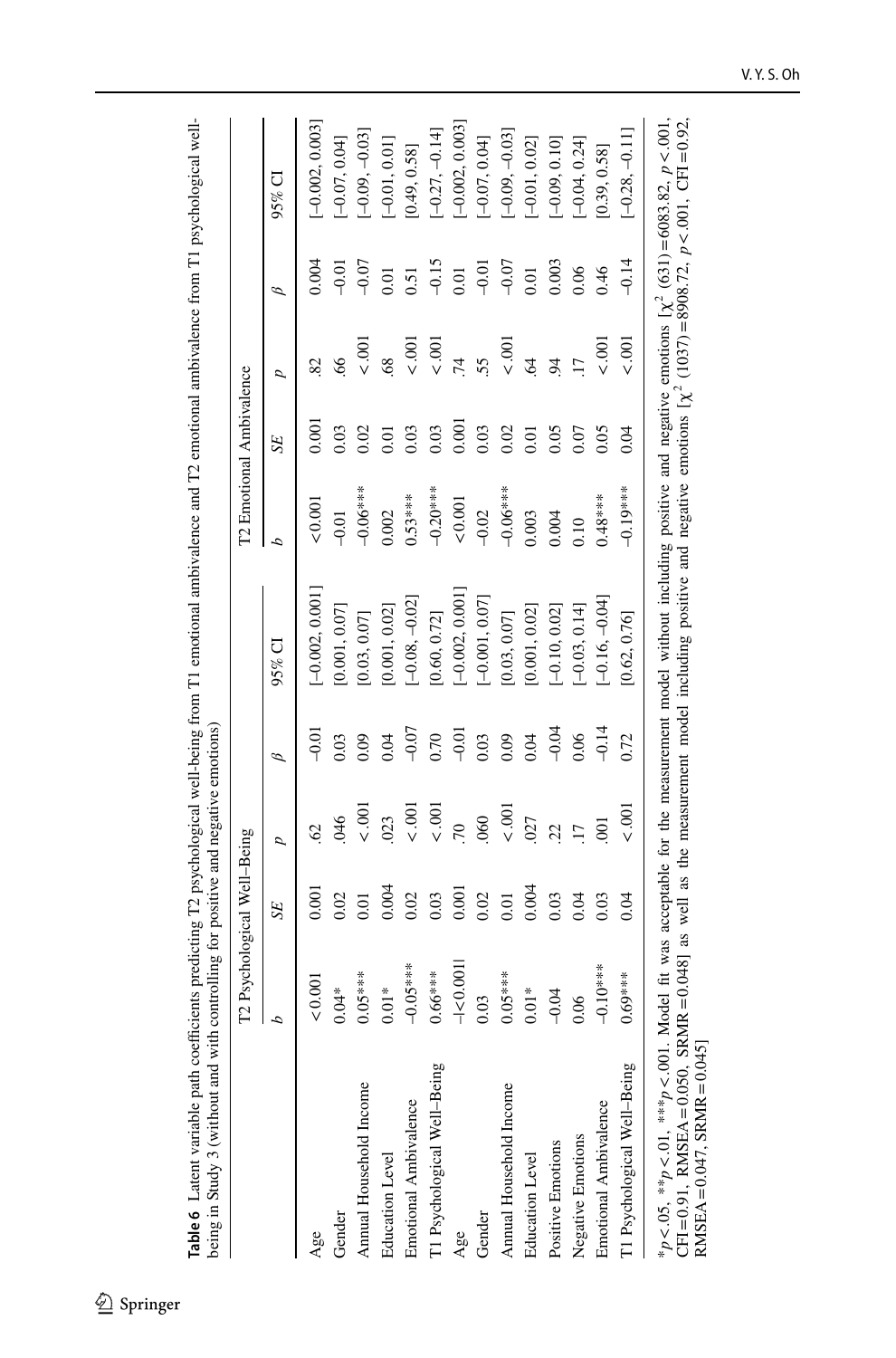

<span id="page-22-0"></span>**Fig. 1** Longitudinal cross-lagged panel model of bidirectional associations between emotional ambivalence and psychological well-being in Study 3. Bolded lines represent signifcant non-autoregressive paths. All coefficients provided are standardized latent variable coefficients. \*\*\**p* < .001. Positive emotions, negative emotions, age, gender, education level, and household income were controlled for in all pathways

and indirect measures, though indirect measures sufered from greater multicollinearity and showed less consistent fndings upon controlling for positive and negative emotions. Nevertheless, the overall fndings provide conceptual replication of Newman et al. [\(2020](#page-28-5)), who found that naturalistic experiences of nostalgia, a mixed emotion, were associated with negative psychosocial outcomes. Additionally, in Study 3, we found evidence to support bidirectional long-term associations between emotional ambivalence and psychological well-being, which is consistent with fndings showing that mixed emotions may be activated in negative situations and by negative traits (e.g., Barford & Smillie,  $2016$ ; Miyamoto et al.,  $2010$ ).

Importantly, our fndings do not imply that the integrative hypothesis is an invalid model of mixed emotions—rather, we speculate that the specifc contexts under which mixed emotions arise may be crucial to determining which hypothesis is supported. For example, several theoretical models<sup>8</sup> predict that mixed emotions may be more conducive to well-being outcomes under conditions of adversity (e.g., Larsen et al., [2003\)](#page-27-2). Moreover, much of the evidence supporting the integrative hypothesis has examined contextualized mixed emotions such as those resulting from important events (Berrios et al., [2018a](#page-26-0)) or adversities (Adler & Hershfeld, [2012](#page-25-0)) rather than mixed emotions occurring naturalistically from daily life (see Kuppens et al., [2008](#page-27-6) for an example of such work but focusing on singlevalenced emotions.) The present research hence extends upon previous work on contextualized mixed emotions (Berrios et al., [2018a](#page-26-0)), non-contextualized but highly-specifc mixed emotions (Newman et al., [2020\)](#page-28-5), as well as non-contextualized single-valenced emotions where mixed emotions were not tested (e.g., Kuppens et al., [2008\)](#page-27-6), and the findings provide initial evidence that mixed emotions in daily life contexts are conficting, uncomfortable, and may explain variance in well-being in negative directions. Indeed, some previous

<span id="page-22-1"></span><sup>&</sup>lt;sup>8</sup> It is also possible that only moderate levels of mixed emotions are adaptive (e.g., Miyamoto & Ryff, [2011\)](#page-28-15), which would be supported by a reverse-U-shaped curvilinear trend. Other researchers have proposed that a moderate positivity ratio (indicating a balance between positive and negative emotions, which may also provide a limited measure of emotional ambivalence) could be more adaptive for well-being outcomes (Shrira et al., [2011\)](#page-29-14). We explored these possibilities but found no evidence that moderate levels of mixed emotions or a moderate positivity ratio was linked to better well-being in the naturalistic daily life contexts examined here. These analyses are reported under Supplementary Analyses C.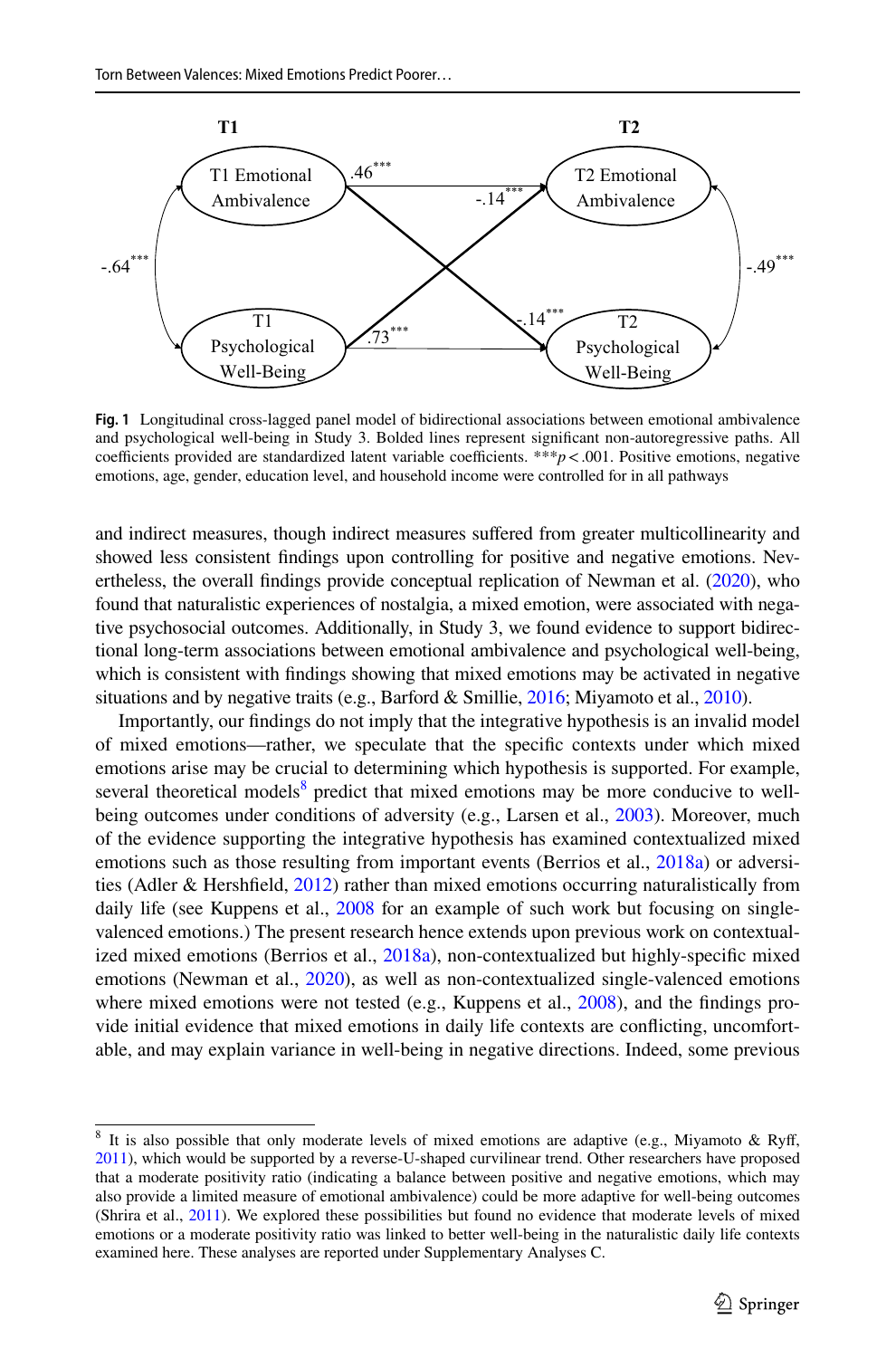evidence suggests that the tendency to experience fuctuating and variable emotions could be a marker of psychological dysfunction (Carolan & Power, [2011;](#page-26-16) Silvers et al., [2016](#page-29-15)), and non-contextualized mixed emotions that arise under naturalistic contexts may similarly be markers of psychological distress, in line with the confict hypothesis. These fndings thus also highlight the importance of context in emotions research, given that associations between emotions and specifc outcomes could difer substantially depending on the specifc contexts under which these emotions are elicited (Newman et al., [2020\)](#page-28-5).

A secondary issue we examined concerned the predictive validity of using direct versus indirect approaches to measuring mixed emotions (Berrios et al., [2015a\)](#page-26-5). In Studies 1 and 2, direct measures and MIN were highly correlated and were related to the key outcomes with very similar regression coefficients. However, relative to direct measures, MIN was more strongly correlated with negative emotions and exhibited more severe multicollinearity when entered alongside positive and negative emotions. Indeed, whereas the direct measures remained predictive of well-being outcomes after controlling for positive and negative emotions, MIN demonstrated poorer predictive validity upon controlling for positive and negative emotions. Speculatively, in analyses that aim to determine whether mixed emotions have independent associations from positive and negative emotions (Dejonck-heere et al., [2019\)](#page-26-4), MIN may suffer from lower statistical power due to increased multicollinearity, and a much larger sample size may be required to alleviate losses in power (Mason & Perreault, [1991](#page-28-9)). Indeed, in Study 3 where the available sample size was tenfold that of Study 1 and 2, an indirect index similar to MIN maintained its predictive validity despite similar multicollinearity statistics as was found in Study 1 and 2. We emphasize however that these fndings are heavily preliminary and do not imply that direct measures are necessarily superior to MIN, as direct measures may sufer from diferent limitations, possibly in relation to reporting biases not examined in the present studies. More extensive tests comparing MIN to direct measures across a larger variety of outcomes are necessary to provide more conclusive evidence concerning statistical issues with these measures.

With the exception of analyses using MIN in Study 1 and 2 which were found to have limited interpretability due to multicollinearity, the main fndings largely held even in models where positive emotions and negative emotions were adjusted for (Dejonckheere et al., [2019\)](#page-26-4). Thus, there is preliminary evidence suggesting that mixed emotions may have unique contributions to psychological well-being and burnout that are not accounted for by their single-valenced counterparts. Theoretically, this further supports the idea that mixed emotions are distinctive emotional experiences, with downstream associations that may not be fully explained by positive or negative emotions (e.g., Rees et al., [2013](#page-28-1)). Moreover, across all studies, the magnitudes of associations between mixed emotions and well-being outcomes were comparable to or larger than those of income, which is well-established as a practically important antecedent of well-being (Diener et al., [2010\)](#page-26-17), while age, gender, education level, and workplace characteristics generally tended to have smaller or non-signifcant efects. While directional conclusions are preliminary and tentative, the fndings minimally suggest that mixed emotions may play a substantial explanatory role for wellbeing and ill-being even in comparison to other important life variables. Given that losses in psychological well-being or the experience of burnout can have severe personal (Dyrbye et al., [2008\)](#page-26-9) and organizational (Girard et al., [2019](#page-27-20)) costs, future applied research can further examine directional links between mixed emotions and well-being outcomes, as well as how such experiences may be efectively regulated.

We note several limitations and future directions. Firstly, the present studies do not permit defnitive causal conclusions, given the absence of experimental manipulations. However, the primary goal of the present research was not to establish causality but to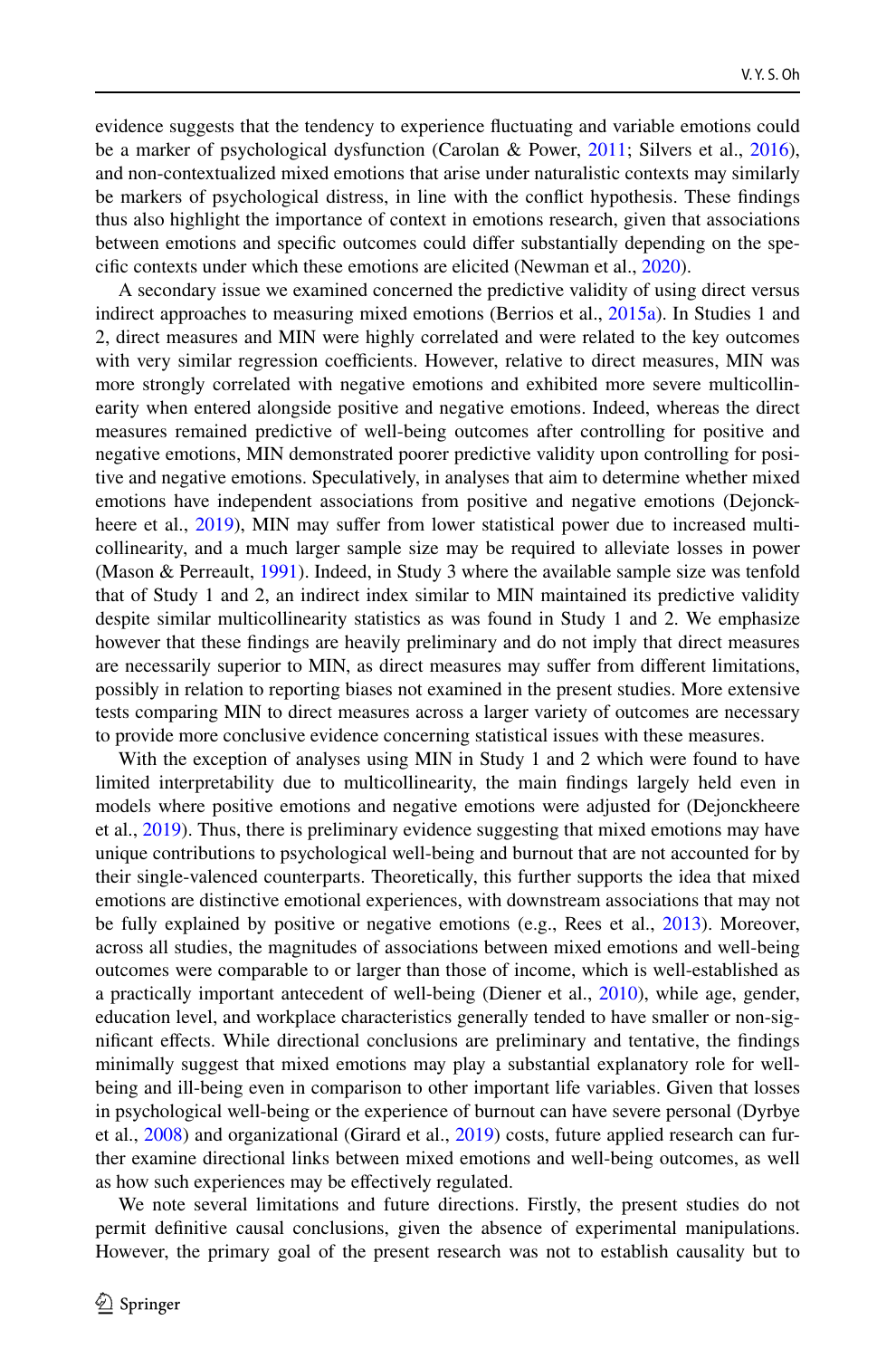examine naturalistic associations between mixed emotions and well-being, which is not possible within an artifcial experimental setting. The present studies permit ecologically valid conclusions pertaining to the explanatory power of mixed emotions for psychological well-being and burnout, and Study 3 also provides suggestive evidence that ambivalent emotional states could be linked to poorer long-term psychological well-being even after stringent adjustments for baseline. A key methodological refnement that may be pursued in future work is to replicate the present fndings using experience sampling methodologies. While experience sampling methods are not without limitations (Scollon et al., 2003) and are also more costly to execute, these methods provide strong approaches to examining directionality in naturalistic contexts and may be valuable in future research.

Secondly, direct measures of mixed emotions were unavailable in Study 3, and comparisons between direct and indirect measures were hence not possible. While the index of emotional ambivalence cannot provide a direct assessment of mixed emotions, it is nevertheless a valid and well-established approach to estimating whether participants' general emotional experiences tend to be ambivalent (Breckler, [1994](#page-26-12); Buder et al., [2021](#page-26-13); Hong & Lee, [2010;](#page-27-16) Schneider & Mattes, [2021;](#page-29-11) Spencer-Rodgers et al., [2010\)](#page-29-12). Coupled with the large-scale, longitudinal dataset used in Study 3, this approach thus provides evidence complementing Study 1 and 2 about how ambivalent emotional states could be directionally linked to well-being. Additionally, the large sample size available in Study 3 also allowed an indirect test of our speculation that larger sample sizes are required to overcome losses in statistical power when using indirect indices of mixed emotions. Nevertheless, future work should also examine direct measures of mixed emotions within a longitudinal framework, and should further compare direct and indirect measures of mixed emotions across a wider variety of outcomes. Additionally, building upon the measures of well-being and ill-being used in the present studies, examining other indirect indicators such as physiological or behavioral markers of stress (Abbott et al., [1984;](#page-25-5) Feldman et al., [1999\)](#page-27-21) would also provide important methodological and conceptual replication of the present fndings.

Thirdly, some researchers argue that mixed emotions may be more adaptive within contexts of adversity (Larsen et al., [2003](#page-27-2); Reich et al., [2003](#page-28-3)), and indeed we speculate that our fndings in support of the confict hypothesis may be more applicable to naturalistic contexts. As noted, some indirect evidence from previous work is consistent with this view, given that naturalistic experiences of nostalgia, a mixed emotion, has similarly been associated with poorer psychosocial outcomes (Newman et al., [2020\)](#page-28-5), while mixed emotions contextualized within adversities have instead been linked to more positive well-being outcomes (Adler & Hershfeld, [2012](#page-25-0); Oh & Tong, [2021](#page-28-2)). More direct evidence of this would require research designs in which adversity is explicitly modelled as a moderator—to the extent that mixed emotions become more positively associated with well-being outcomes as adversity increases, more conclusive evidence can be obtained to support the speculation that mixed emotions are more adaptive in adversity contexts but less so in naturalistic, non-adversity contexts. This will likely be an important direction for future research.

Finally, the present research provided evidence that mixed emotions were linked to poorer psychological well-being and increased burnout within naturalistic contexts, but the mechanisms and boundary conditions of these relationships remain unknown. Speculatively, due to opposing cues of positivity and negativity, mixed emotions are often experienced as uncomfortable and conficting in many contexts (Mikulincer et al., [2010](#page-28-16)), and may disrupt individuals' sense of coherence in daily life (Costin & Vignoles, [2019](#page-26-18)). In turn, the disrupted sense of coherence resulting from mixed emotions may mediate the relationship between mixed emotions and poorer psychological well-being (Pallant & Lae, [2002\)](#page-28-17), though this remains to be empirically tested. Some researchers have also argued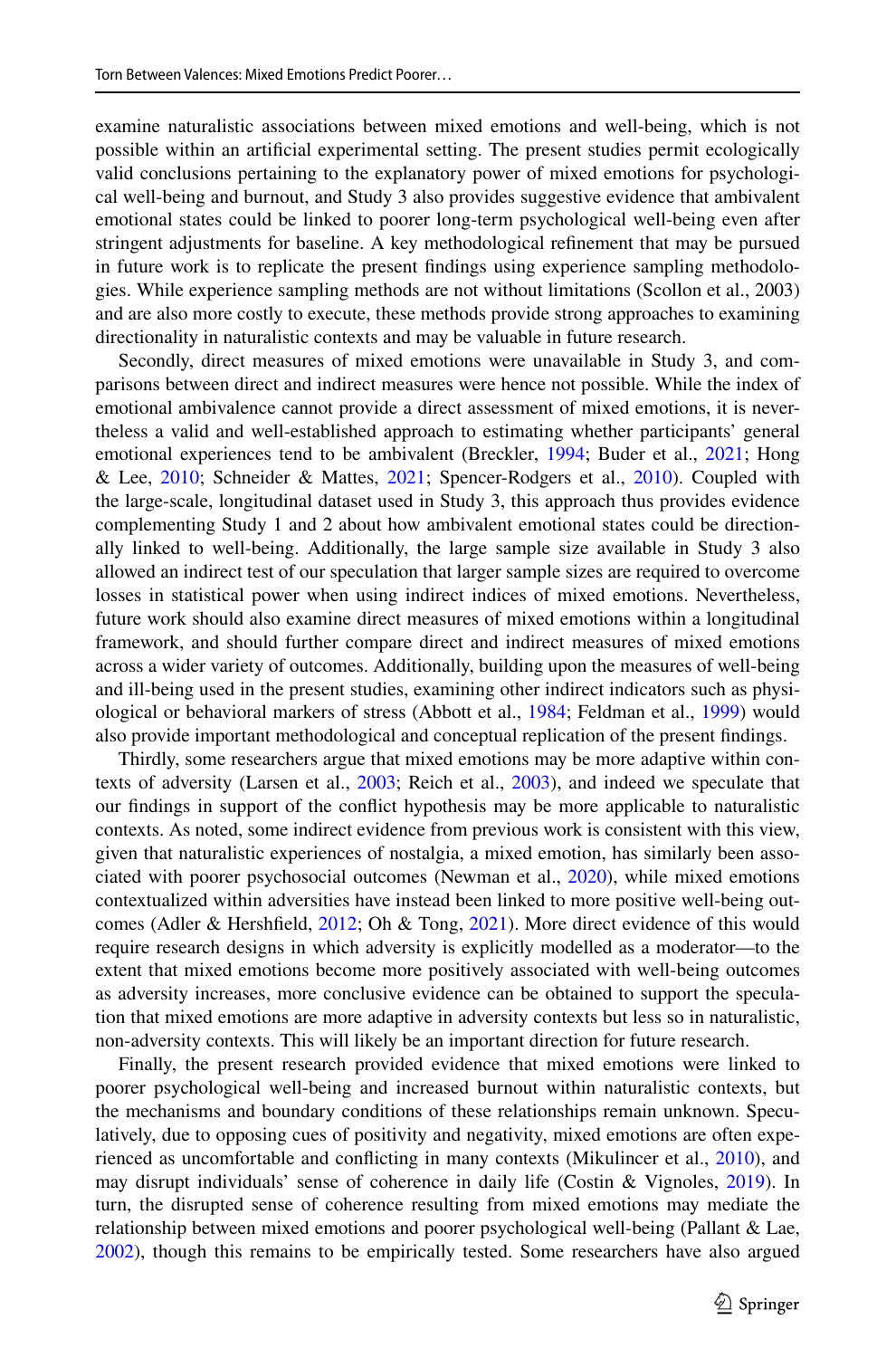that the extent to which mixed emotions result in negative evaluations may be moderated by individual diferences related to the tolerance of ambiguity or the ability to construe stimuli in complex ways (Hong & Lee, [2010](#page-27-16); Williams & Aaker, [2002\)](#page-29-1). Related to this, East Asian cultures may also be more tolerant of mixed emotions (Miyamoto et al., [2017](#page-28-18)). Future work should thus examine whether the implications of mixed emotions for psychological well-being may depend on such individual or cultural diferences.

In sum, the present research provided evidence that naturalistically experienced mixed emotions in daily life were associated with poorer psychological being and increased burnout, and the fndings largely held after adjusting for positive emotions, negative emotions, and other demographical covariates. We also provided a preliminary investigation comparing statistical issues involving the predictive validity of using direct versus indirect measures of mixed emotions. Whereas previous work has suggested that mixed emotions may promote integrative potential and positive outcomes in some contexts, our fndings provided more support for the confict hypothesis in the context of naturalistically experienced mixed emotions in daily life and suggest that mixed emotions may not always lead to positive outcomes. Thus, our fndings advance theoretical conceptualizations of mixed emotions as a distinct afective state which can have important practical implications for well-being.

**Supplementary Information** The online version contains supplementary material available at [https://doi.](https://doi.org/10.1007/s10902-021-00493-z) [org/10.1007/s10902-021-00493-z](https://doi.org/10.1007/s10902-021-00493-z).

**Funding** No funds, grants, or other support was received.

### **Declarations**

**Conficts of interest** The authors have no conficts of interest to declare that are relevant to the content of this article.

**Ethical approval** The research has received ethics approval from the National University of Singapore Institutional Review Board (IRB) and informed consent was obtained from all participants.

#### **References**

- <span id="page-25-5"></span>Abbott, B. B., Schoen, L. S., & Badia, P. (1984). Predictable and unpredictable shock: behavioral measures of aversion and physiological measures of stress. *Psychological Bulletin, 96*, 45–71. [https://doi.org/10.](https://doi.org/10.1037/0033-2909.96.1.45) [1037/0033-2909.96.1.45](https://doi.org/10.1037/0033-2909.96.1.45)
- <span id="page-25-0"></span>Adler, J. M., & Hershfeld, H. E. (2012). Mixed emotional experience is associated with and precedes improvements in psychological well-being. *PLoS ONE, 7*, e35633. [https://doi.org/10.1371/journal.](https://doi.org/10.1371/journal.pone.0035633) [pone.0035633](https://doi.org/10.1371/journal.pone.0035633)
- <span id="page-25-2"></span>Barford, K. A., Koval, P., Kuppens, P., & Smillie, L. D. (2020). When good feelings turn mixed: afective dynamics and big fve trait predictors of mixed emotions in daily life. *European Journal of Personality, 34*, 393–411. <https://doi.org/10.1002/per.2264>
- <span id="page-25-1"></span>Barford, K. A., & Smillie, L. D. (2016). Openness and other big fve traits in relation to dispositional mixed emotions. *Personality and Individual Diferences, 102*, 118–122. [https://doi.org/10.1016/j.paid.2016.](https://doi.org/10.1016/j.paid.2016.07.002) [07.002](https://doi.org/10.1016/j.paid.2016.07.002)
- <span id="page-25-3"></span>Batcho, K. I. (2020). When nostalgia tilts to sad: anticipatory and personal nostalgia. *Frontiers in Psychology, 11*, 1186.<https://doi.org/10.3389/fpsyg.2020.01186>
- <span id="page-25-4"></span>Becker, T. E., Atinc, G., Breaugh, J. A., Carlson, K. D., Edwards, J. R., & Spector, P. E. (2016). Statistical control in correlational studies: 10 essential recommendations for organizational researchers: statistical control in correlational studies. *Journal of Organizational Behavior, 37*, 157–167. [https://doi.org/10.](https://doi.org/10.1002/job.2053) [1002/job.2053](https://doi.org/10.1002/job.2053)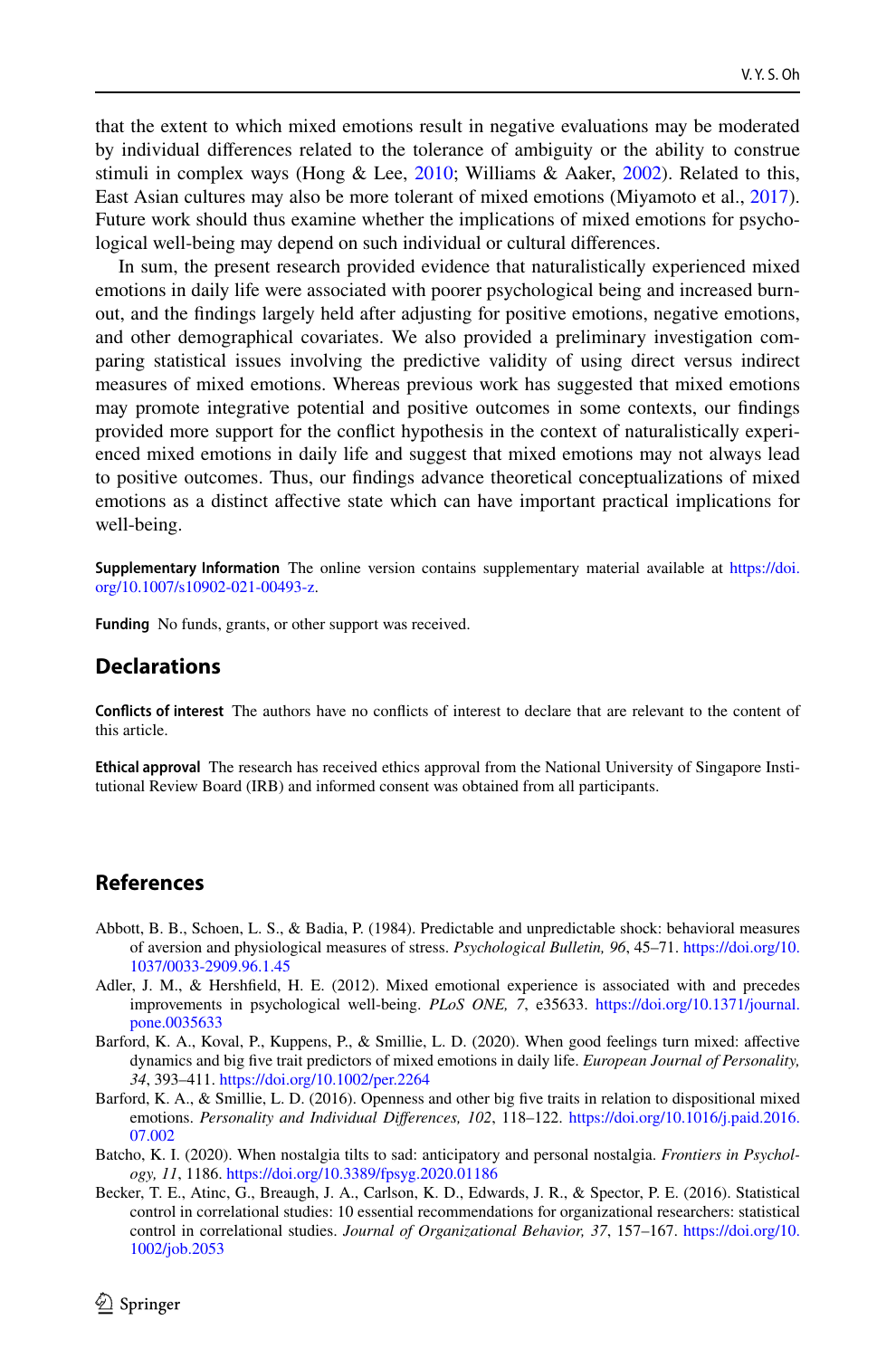- <span id="page-26-2"></span>Bee, C. C., & Madrigal, R. (2013). Consumer uncertainty: the infuence of anticipatory emotions on ambivalence, attitudes, and intentions: consumer uncertainty and anticipatory emotions. *Journal of Consumer Behaviour, 12*, 370–381.<https://doi.org/10.1002/cb.1435>
- <span id="page-26-5"></span>Berrios, R., Totterdell, P., & Kellett, S. (2015a). Eliciting mixed emotions: a meta-analysis comparing models, types, and measures. *Frontiers in Psychology*.<https://doi.org/10.3389/fpsyg.2015.00428>
- <span id="page-26-6"></span>Berrios, R., Totterdell, P., & Kellett, S. (2015b). Investigating goal confict as a source of mixed emotions. *Cognition and Emotion, 29*, 755–763. <https://doi.org/10.1080/02699931.2014.939948>
- <span id="page-26-0"></span>Berrios, R., Totterdell, P., & Kellett, S. (2018a). When feeling mixed can be meaningful: the relation between mixed emotions and eudaimonic well-being. *Journal of Happiness Studies, 19*, 841–861. <https://doi.org/10.1007/s10902-017-9849-y>
- <span id="page-26-1"></span>Berrios, R., Totterdell, P., & Kellett, S. (2018b). Silver linings in the face of temptations: how mixed emotions promote self-control eforts in response to goal confict. *Motivation and Emotion, 42*, 909–919. <https://doi.org/10.1007/s11031-018-9707-1>
- Bollen, K. A. (1989). A new incremental ft index for general structural equation models. *Sociological Methods & Research, 17*, 303–316.<https://doi.org/10.1177/0049124189017003004>
- <span id="page-26-12"></span>Breckler, S. J. (1994). A comparison of numerical indexes for measuring attitude ambivalence. *Educational and Psychological Measurement, 54*, 350–365.<https://doi.org/10.1177/0013164494054002009>
- <span id="page-26-10"></span>Brewer, E. W., & Shapard, L. (2004). Employee burnout: a meta-analysis of the relationship between age or years of experience. *Human Resource Development Review, 3*, 102–123. [https://doi.org/10.1177/15344](https://doi.org/10.1177/1534484304263335) [84304263335](https://doi.org/10.1177/1534484304263335)
- <span id="page-26-13"></span>Buder, J., Rabl, L., Feiks, M., Badermann, M., & Zurstiege, G. (2021). Does negatively toned language use on social media lead to attitude polarization? *Computers in Human Behavior, 116*, 106663. <https://doi.org/10.1016/j.chb.2020.106663>
- <span id="page-26-8"></span>Burns, R. A., & Machin, M. A. (2009). Investigating the structural validity of Ryf's psychological wellbeing scales across two samples. *Social Indicators Research, 93*, 359–375. [https://doi.org/10.1007/](https://doi.org/10.1007/s11205-008-9329-1) [s11205-008-9329-1](https://doi.org/10.1007/s11205-008-9329-1)
- <span id="page-26-16"></span>Carolan, L. A., & Power, M. J. (2011). What basic emotions are experienced in bipolar disorder? *Clinical Psychology and Psychotherapy, 18*, 366–378.<https://doi.org/10.1002/cpp.777>
- Chen, F. F. (2007). Sensitivity of goodness of ft indexes to lack of measurement invariance. *Structural Equation Modeling: A Multidisciplinary Journal, 14*, 464–504. [https://doi.org/10.1080/10705](https://doi.org/10.1080/10705510701301834) [510701301834](https://doi.org/10.1080/10705510701301834)
- <span id="page-26-15"></span>Chen, F. F., Sousa, K. H., & West, S. G. (2005). Teacher's corner: testing measurement invariance of second-order factor models. *Structural Equation Modeling: A Multidisciplinary Journal, 12*, 471– 492. [https://doi.org/10.1207/s15328007sem1203\\_7](https://doi.org/10.1207/s15328007sem1203_7)
- <span id="page-26-3"></span>Cohn, M. A., Fredrickson, B. L., Brown, S. L., Mikels, J. A., & Conway, A. M. (2009). Happiness unpacked: positive emotions increase life satisfaction by building resilience. *Emotion, 9*, 361–368. <https://doi.org/10.1037/a0015952>
- <span id="page-26-18"></span>Costin, V., & Vignoles, V. L. (2019). Meaning is about mattering: evaluating coherence, purpose, and existential mattering as precursors of meaning in life judgments. *Journal of Personality and Social Psychology*. <https://doi.org/10.1037/pspp0000225>
- <span id="page-26-4"></span>Dejonckheere, E., Mestdagh, M., Houben, M., Rutten, I., Sels, L., Kuppens, P., & Tuerlinckx, F. (2019). Complex afect dynamics add limited information to the prediction of psychological well-being. *Nature Human Behaviour, 3*, 478–491.<https://doi.org/10.1038/s41562-019-0555-0>
- <span id="page-26-11"></span>Demerouti, E., Bakker, A. B., Nachreiner, F., & Schaufeli, W. B. (2001). The job demands-resources model of burnout. *Journal of Applied Psychology, 86*, 499–512. [https://doi.org/10.1037/0021-9010.](https://doi.org/10.1037/0021-9010.86.3.499) [86.3.499](https://doi.org/10.1037/0021-9010.86.3.499)
- <span id="page-26-7"></span>Desjardins, R. (2008). Researching the links between education and well-being: European journal of education. *European Journal of Education, 43*, 23–35. <https://doi.org/10.1111/j.1465-3435.2007.00333.x>
- <span id="page-26-14"></span>Dewitte, L., Lewis, N. A., Payne, B. R., Turiano, N. A., & Hill, P. L. (2020). Cross-lagged relationships between sense of purpose in life, memory performance, and subjective memory beliefs in adulthood over a 9-year interval. *Aging & Mental Health*. <https://doi.org/10.1080/13607863.2020.1822284>
- <span id="page-26-17"></span>Diener, E., Ng, W., Harter, J., & Arora, R. (2010). Wealth and happiness across the world: material prosperity predicts life evaluation, whereas psychosocial prosperity predicts positive feeling. *Journal of Personality and Social Psychology, 99*, 52–61. <https://doi.org/10.1037/a0018066>
- <span id="page-26-9"></span>Dyrbye, L. N., Thomas, M. R., Massie, F. S., Power, D. V., Eacker, A., Harper, W., Durning, S., Moutier, C., Szydlo, D. W., Novotny, P. J., Sloan, J. A., & Shanafelt, T. D. (2008). Burnout and suicidal ideation among u S medical students. *Annals of Internal Medicine, 149*, 334. [https://doi.org/10.7326/](https://doi.org/10.7326/0003-4819-149-5-200809020-00008) [0003-4819-149-5-200809020-00008](https://doi.org/10.7326/0003-4819-149-5-200809020-00008)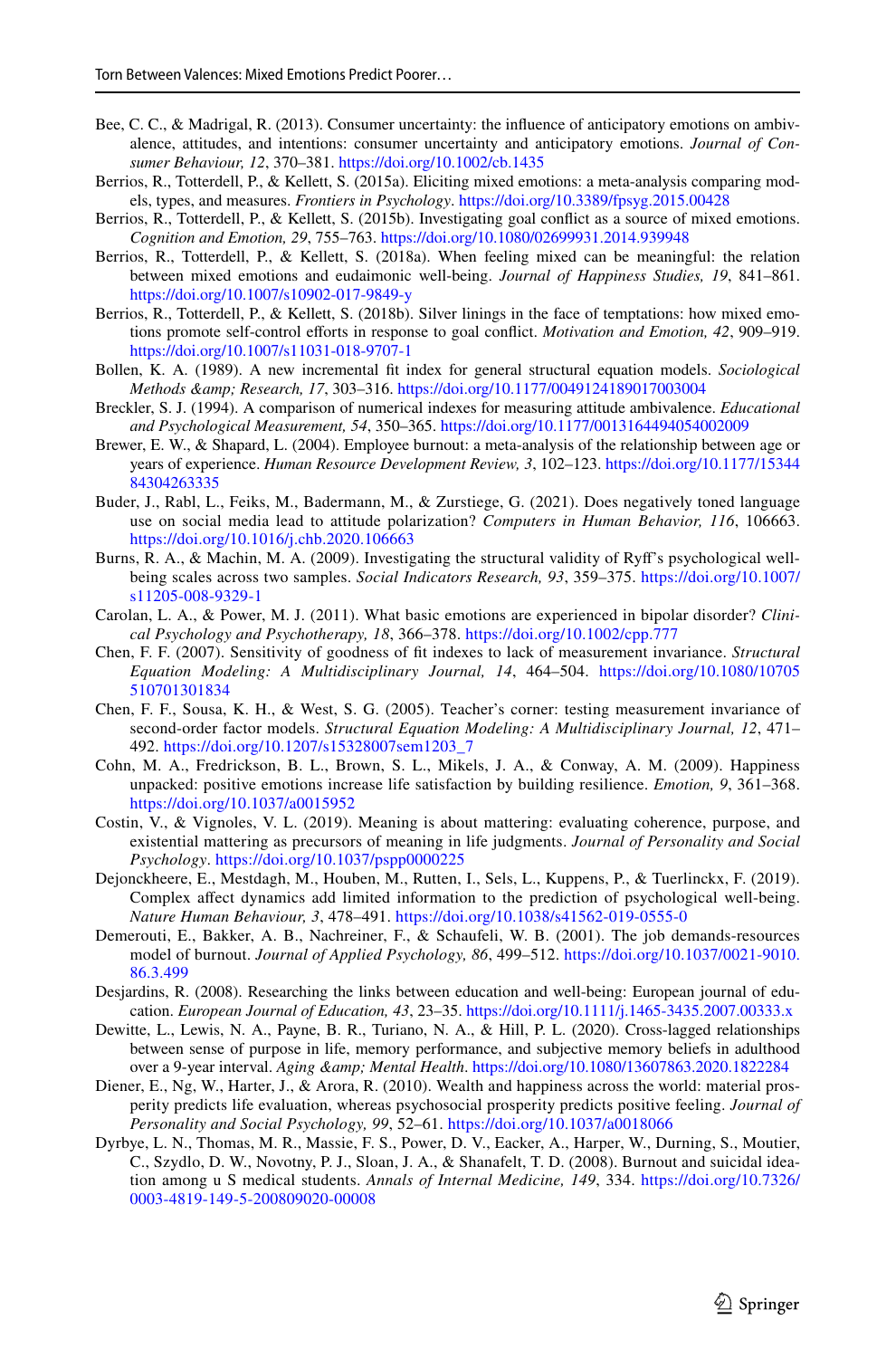- <span id="page-27-18"></span>Enders, C., & Bandalos, D. (2001). The relative performance of full information maximum likelihood estimation for missing data in structural equation models. *Structural Equation Modeling: A Multidisciplinary Journal, 8*, 430–457. [https://doi.org/10.1207/S15328007SEM0803\\_5](https://doi.org/10.1207/S15328007SEM0803_5)
- <span id="page-27-21"></span>Feldman, P. J., Cohen, S., Lepore, S. J., Matthews, K. A., Kamarck, T. W., & Marsland, A. L. (1999). Negative emotions and acute physiological responses to stress. *Annals of Behavioral Medicine, 21*, 216–222. <https://doi.org/10.1007/BF02884836>
- <span id="page-27-1"></span>Fong, C. T. (2006). The effects of emotional ambivalence on creativity. *Academy of Management Journal, 49*, 1016–1030.<https://doi.org/10.5465/amj.2006.22798182>
- <span id="page-27-5"></span>Fredrickson, B. L., & Joiner, T. (2002). Positive emotions trigger upward spirals toward emotional wellbeing. *Psychological Science, 13*, 172–175. <https://doi.org/10.1111/1467-9280.00431>
- <span id="page-27-11"></span>Gallup. (2017). State of the American Workplace. Retrieved from: [https://www.gallup.com/workplace/](https://www.gallup.com/workplace/238085/state-american-workplace-report-2017.aspx) [238085/state-american-workplace-report-2017.aspx](https://www.gallup.com/workplace/238085/state-american-workplace-report-2017.aspx)
- <span id="page-27-20"></span>Girard, D. E., Nardone, D. A., Hickam, D. H., & Goldfarb, T. (2019). Estimating the attributable cost of physician burnout in the united states. *Annals of Internal Medicine, 171*, 600. [https://doi.org/10.](https://doi.org/10.7326/L19-0521) [7326/L19-0521](https://doi.org/10.7326/L19-0521)
- <span id="page-27-17"></span>Hartanto, A., Yong, J., & Toh, W. (2019). Bidirectional associations between obesity and cognitive function in midlife adults: a longitudinal study. *Nutrients, 11*(10), 2343.<https://doi.org/10.3390/nu11102343>
- <span id="page-27-3"></span>Hershfeld, H. E., Scheibe, S., Sims, T. L., & Carstensen, L. L. (2013). When feeling bad can be good: mixed emotions beneft physical health across adulthood. *Social Psychological and Personality Science, 4*, 54–61.<https://doi.org/10.1177/1948550612444616>
- <span id="page-27-16"></span>Hong, J., & Lee, A. Y. (2010). Feeling mixed but not torn: The moderating role of construal level in mixed emotions appeals. *Journal of Consumer Research, 37*, 456–472.<https://doi.org/10.1086/653492>
- <span id="page-27-9"></span>James, G., Witten, D., Hastie, T., & Tibshirani, R. (2013). *An introduction to statistical learning* Vol. 103. Springer New York.<https://doi.org/10.1007/978-1-4614-7138-7>
- <span id="page-27-12"></span>Jiang, L., & Probst, T. M. (2017). The rich get richer and the poor get poorer: country- and state-level income inequality moderates the job insecurity-burnout relationship. *Journal of Applied Psychology, 102*(4), 672–681.<https://doi.org/10.1037/apl0000179>
- <span id="page-27-14"></span>Kam, C. C. S., & Zhou, M. (2015). Does acquiescence affect individual items consistently? *Educational and Psychological Measurement, 75*(5), 764–784. <https://doi.org/10.1177/0013164414560817>
- <span id="page-27-7"></span>Kaplan, G. A., Shema, S. J., & Leite, C. M. A. (2008). Socioeconomic determinants of psychological wellbeing: the role of income, income change, and income sources during the course of 29 years. *Annals of Epidemiology, 18*, 531–537.<https://doi.org/10.1016/j.annepidem.2008.03.006>
- <span id="page-27-19"></span>Kim, E. S., Cao, C., Wang, Y., & Nguyen, D. T. (2017). Measurement invariance testing with many groups: a comparison of fve approaches. *Structural Equation Modeling: A Multidisciplinary Journal, 24*, 524–544. <https://doi.org/10.1080/10705511.2017.1304822>
- <span id="page-27-8"></span>Kline, R. B. (2016). *Principles and practice of structural equation modelling 4th eds*. New York: Guilford Press.
- <span id="page-27-13"></span>Kristensen, T. S., Borritz, M., Villadsen, E., & Christensen, K. B. (2005). The copenhagen burnout inventory: a new tool for the assessment of burnout. *Work & amp*; *Stress*, 19, 192–207. [https://doi.org/10.](https://doi.org/10.1080/02678370500297720) [1080/02678370500297720](https://doi.org/10.1080/02678370500297720)
- <span id="page-27-6"></span>Kuppens, P., Realo, A., & Diener, E. (2008). The role of positive and negative emotions in life satisfaction judgment across nations. *Journal of Personality and Social Psychology, 95*, 66–75. [https://doi.org/10.](https://doi.org/10.1037/0022-3514.95.1.66) [1037/0022-3514.95.1.66](https://doi.org/10.1037/0022-3514.95.1.66)
- <span id="page-27-15"></span>Kuru, O., & Pasek, J. (2016). Improving social media measurement in surveys: avoiding acquiescence bias in Facebook research. *Computers in Human Behavior, 57*, 82–92. [https://doi.org/10.1016/j.chb.2015.](https://doi.org/10.1016/j.chb.2015.12.008) [12.008](https://doi.org/10.1016/j.chb.2015.12.008)
- <span id="page-27-10"></span>Landis, R. S., Beal, D. J., & Tesluk, P. E. (2000). A comparison of approaches to forming composite measures in structural equation models. *Organizational Research Methods, 3*, 186–207. [https://doi.org/10.](https://doi.org/10.1177/109442810032003) [1177/109442810032003](https://doi.org/10.1177/109442810032003)
- <span id="page-27-2"></span>Larsen, J. T., Hemenover, S. H., Norris, C. J., & Cacioppo, J. T. (2003). Turning adversity to advantage: On the virtues of the coactivation of positive and negative emotions. In L. G. Aspinwall & U. M. Staudinger (Eds.), *A psychology of human strengths: Fundamental questions and future directions for a positive psychology*. 211–225.<https://doi.org/10.1037/10566-015>
- <span id="page-27-4"></span>Larsen, J. T., Hershfeld, H., & HalStastnyHester, E. B. J. N. (2017). On the relationship between positive and negative afect: their correlation and their co-occurrence. *Emotion, 17*, 323–336. [https://doi.org/](https://doi.org/10.1037/emo0000231) [10.1037/emo0000231](https://doi.org/10.1037/emo0000231)
- <span id="page-27-0"></span>Larsen, J. T., & McGraw, A. P. (2011). Further evidence for mixed emotions. *Journal of Personality and Social Psychology, 100*, 1095–1110.<https://doi.org/10.1037/a0021846>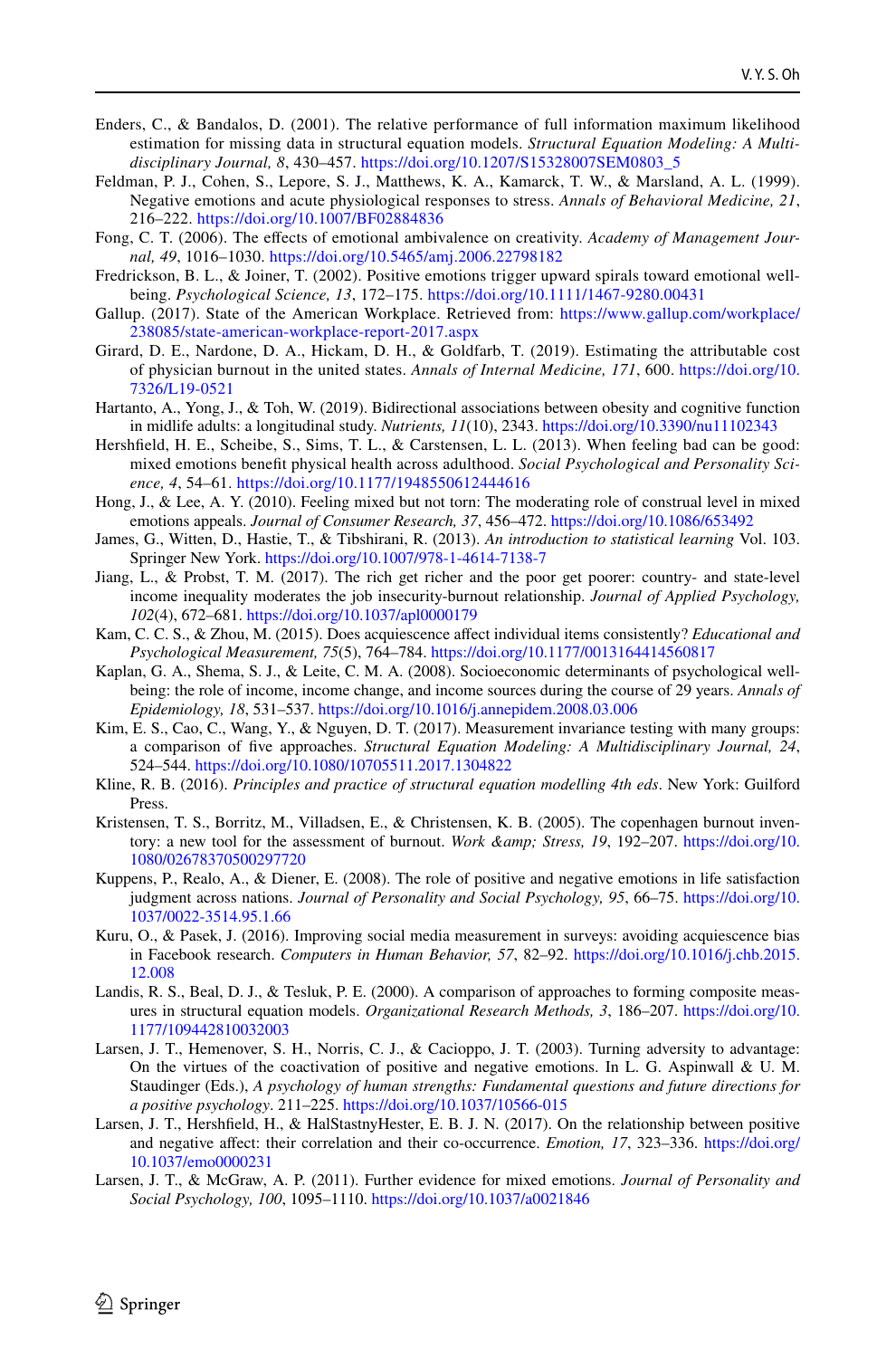- Ledgerwood, A., & Shrout, P. E. (2011). The trade-off between accuracy and precision in latent variable models of mediation processes. *Journal of Personality and Social Psychology, 101*, 1174–1188. <https://doi.org/10.1037/a0024776>
- <span id="page-28-13"></span>Little, T. D., Rhemtulla, M., Gibson, K., & Schoemann, A. M. (2013). Why the items versus parcels controversy needn't be one. *Psychological Methods, 18*, 285–300. <https://doi.org/10.1037/a0033266>
- <span id="page-28-12"></span>Lynch, S. M., & Brown, J. S. (2011). Stratifcation and inequality over the life course. In *Handbook of Aging and the Social Sciences*. p. 105–117. Elsevier. <https://doi.org/10.1016/B978-0-12-380880-6.00008-3>
- <span id="page-28-6"></span>Martin, M., Grunendahl, M., & Martin, P. (2001). Age diferences in stress, social resources, and well-being in middle and older age. *The Journals of Gerontology Series b: Psychological Sciences and Social Sciences, 56*, 214–222. <https://doi.org/10.1093/geronb/56.4.P214>
- <span id="page-28-10"></span>Maslach, C., Schaufeli, W. B., & Leiter, M. P. (2001). Job burnout. *Annual Review of Psychology, 52*, 397– 422. <https://doi.org/10.1146/annurev.psych.52.1.397>
- <span id="page-28-9"></span>Mason, C. H., & Perreault, W. D. (1991). Collinearity, power, and interpretation of multiple regression analysis. *Journal of Marketing Research, 28*, 268. <https://doi.org/10.2307/3172863>
- <span id="page-28-4"></span>Mejía, S. T., & Hooker, K. (2017). Mixed emotions within the context of goal pursuit. *Current Opinion in Behavioral Sciences, 15*, 46–50. <https://doi.org/10.1016/j.cobeha.2017.05.015>
- <span id="page-28-16"></span>Mikulincer, M., Shaver, P. R., Bar-On, N., & Ein-Dor, T. (2010). The pushes and pulls of close relationships: attachment insecurities and relational ambivalence. *Journal of Personality and Social Psychology, 98*, 450–468.<https://doi.org/10.1037/a0017366>
- <span id="page-28-18"></span>Miyamoto, Y., Ma, X., & Wilken, B. (2017). Cultural variation in pro-positive versus balanced systems of emotions. *Current Opinion in Behavioral Sciences, 15*, 27–32. [https://doi.org/10.1016/j.cobeha.2017.](https://doi.org/10.1016/j.cobeha.2017.05.014) [05.014](https://doi.org/10.1016/j.cobeha.2017.05.014)
- <span id="page-28-15"></span>Miyamoto, Y., & Ryf, C. D. (2011). Cultural diferences in the dialectical and non-dialectical emotional styles and their implications for health. *Cognition & amp*; *Emotion*, 25, 22–39. [https://doi.org/10.](https://doi.org/10.1080/02699931003612114) [1080/02699931003612114](https://doi.org/10.1080/02699931003612114)
- <span id="page-28-14"></span>Miyamoto, Y., Uchida, Y., & Ellsworth, P. C. (2010). Culture and mixed emotions: co-occurrence of positive and negative emotions in Japan and the United States. *Emotion, 10*, 404–415. [https://doi.](https://doi.org/10.1037/a0018430) [org/10.1037/a0018430](https://doi.org/10.1037/a0018430)
- <span id="page-28-0"></span>Moeller, J., Ivcevic, Z., Brackett, M. A., & White, A. E. (2018). Mixed emotions: network analyses of intra-individual co-occurrences within and across situations. *Emotion, 18*, 1106–1121. [https://doi.](https://doi.org/10.1037/emo0000419) [org/10.1037/emo0000419](https://doi.org/10.1037/emo0000419)
- <span id="page-28-5"></span>Newman, D. B., Sachs, M. E., Stone, A. A., & Schwarz, N. (2020). Nostalgia and well-being in daily life: an ecological validity perspective. *Journal of Personality and Social Psychology, 118*, 325– 347.<https://doi.org/10.1037/pspp0000236>
- <span id="page-28-8"></span>Nezlek, J. B., & Kuppens, P. (2008). Regulating positive and negative emotions in daily life. *Journal of Personality, 76*, 561–580. <https://doi.org/10.1111/j.1467-6494.2008.00496.x>
- <span id="page-28-2"></span>Oh, V. Y. S., & Tong, E. M. W. (2021). Mixed emotions, but not positive or negative emotions, facilitate legitimate virus-prevention behaviors and eudaimonic outcomes in the emergence of the COVID-19 crisis. *Afective Science*.<https://doi.org/10.1007/s42761-021-00045-x>
- <span id="page-28-11"></span>Orth, U., Clark, D. A., Donnellan, M. B., & Robins, R. W. (2021). Testing prospective efects in longitudinal research: comparing seven competing cross-lagged models. *Journal of Personality and Social Psychology, 120*, 1013–1034.<https://doi.org/10.1037/pspp0000358>
- <span id="page-28-17"></span>Pallant, J. F., & Lae, L. (2002). Sense of coherence, well-being, coping and personality factors: further evaluation of the sense of coherence scale. *Personality and Individual Diferences, 33*, 39–48. [https://doi.org/10.1016/S0191-8869\(01\)00134-9](https://doi.org/10.1016/S0191-8869(01)00134-9)
- <span id="page-28-7"></span>Pinquart, M., & Sorensen, S. (2001). Gender diferences in self-concept and psychological well-being in old age: a meta-analysis. *The Journals of Gerontology Series b: Psychological Sciences and Social Sciences, 56*, P195–P213. <https://doi.org/10.1093/geronb/56.4.P195>
- Putnick, D. L., & Bornstein, M. H. (2016). Measurement invariance conventions and reporting: the state of the art and future directions for psychological research. *Developmental Review, 41*, 71–90. <https://doi.org/10.1016/j.dr.2016.06.004>
- <span id="page-28-1"></span>Rees, L., Rothman, N. B., Lehavy, R., & Sanchez-Burks, J. (2013). The ambivalent mind can be a wise mind: emotional ambivalence increases judgment accuracy. *Journal of Experimental Social Psychology, 49*, 360–367.<https://doi.org/10.1016/j.jesp.2012.12.017>
- <span id="page-28-3"></span>Reich, J. W., Zautra, A. J., & Davis, M. (2003). Dimensions of afect relationships: models and their integrative implications. *Review of General Psychology, 7*, 66–83. [https://doi.org/10.1037/1089-](https://doi.org/10.1037/1089-2680.7.1.66) [2680.7.1.66](https://doi.org/10.1037/1089-2680.7.1.66)
- Rutkowski, L., & Svetina, D. (2014). Assessing the hypothesis of measurement invariance in the context of large-scale international surveys. *Educational and Psychological Measurement, 74*, 31–57. <https://doi.org/10.1177/0013164413498257>